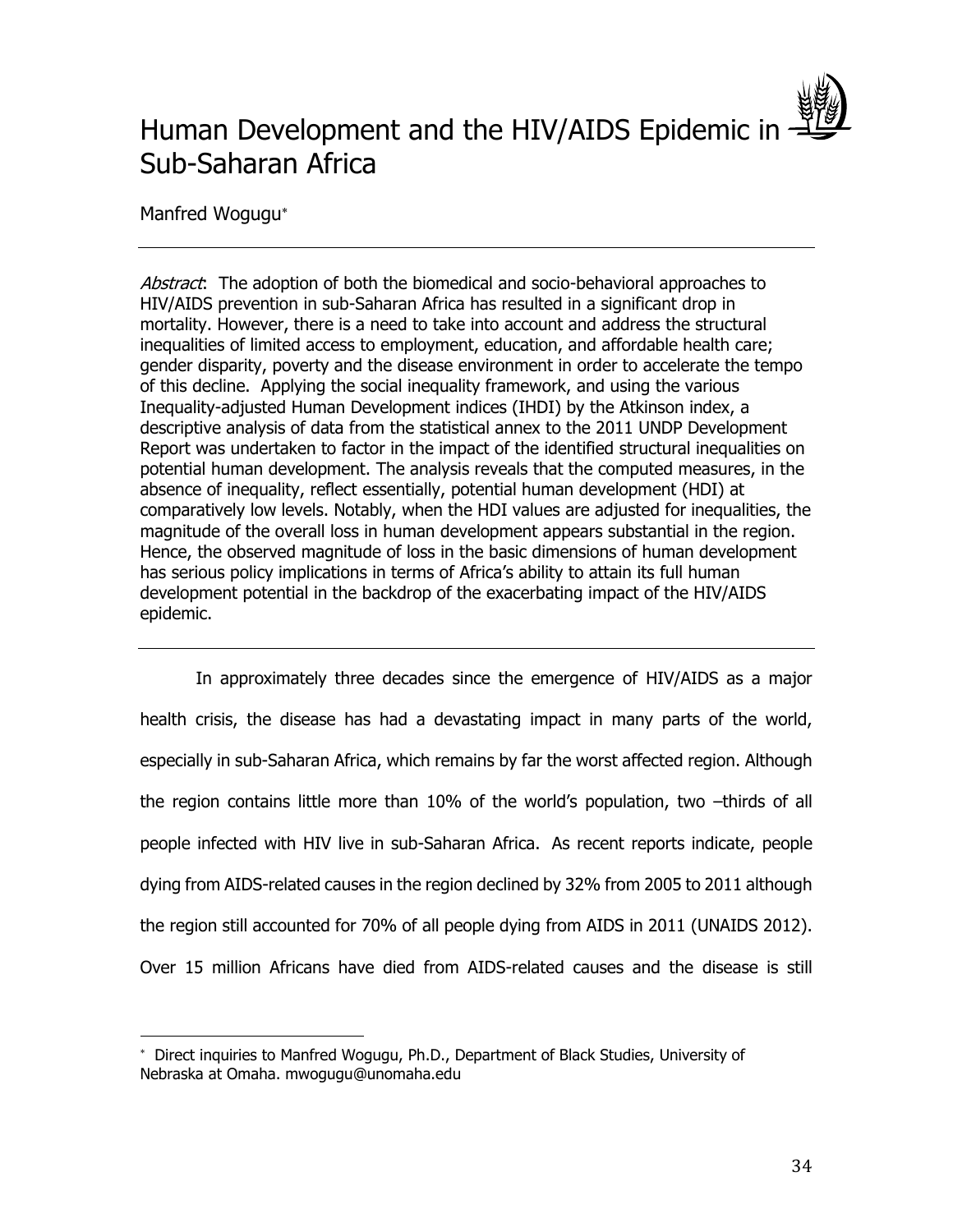inflicting immense human suffering on households. Although the HIV/AIDS epidemic is driven by a complex mix of factors; including cultural norms, sexual norms, violence, legal framework and physiological factors; inequalities in human development, including gender and poverty are key to our understanding of the future spread of the disease (UNDP 2002; Greener 2002). The mortality and morbidity consequences of the disease have posed serious challenges to development in the region, especially as decades -long gains in development, spanning 50 years of progress made, have been wiped away in the wake of plummeting life expectancies in some affected countries in the region (UNDP 2002). Moreover, its impact via morbidity and falling life expectancies in the sub-region, has constrained the ability of Africans to enlarge their range of choices of living a long and healthy life, be educated, and have access for a decent standard of living (UNDP 1990). Since the real wealth of a nation is its people and the purpose of development is to create an enabling environment for people to enjoy long, healthy and creative lives, the emergence of the disease poses a serious developmental challenge in the wake of the dramatic fall in life expectancies in the sub-region.

Recent reports, however, portray a more optimistic picture regarding the number of lives saved and new infections averted as more people have access to life-saving HIV treatment. Consequently, the net impact has been a corresponding drop in mortality (UNAIDS 2012). The results so far achieved underscore the recent UNAIDS global vision of getting to "zero new infections, zero discrimination, and zero AIDs-related deaths" while acknowledging that people living and affected by HIV still face stigma, discrimination and injustice (UNAIDS 2012). Despite the encouraging signs that new infections have fallen by 50% or more in about 13 sub-Saharan African countries, especially among children, as a result of increased access to life-saving antiretroviral therapy, progress towards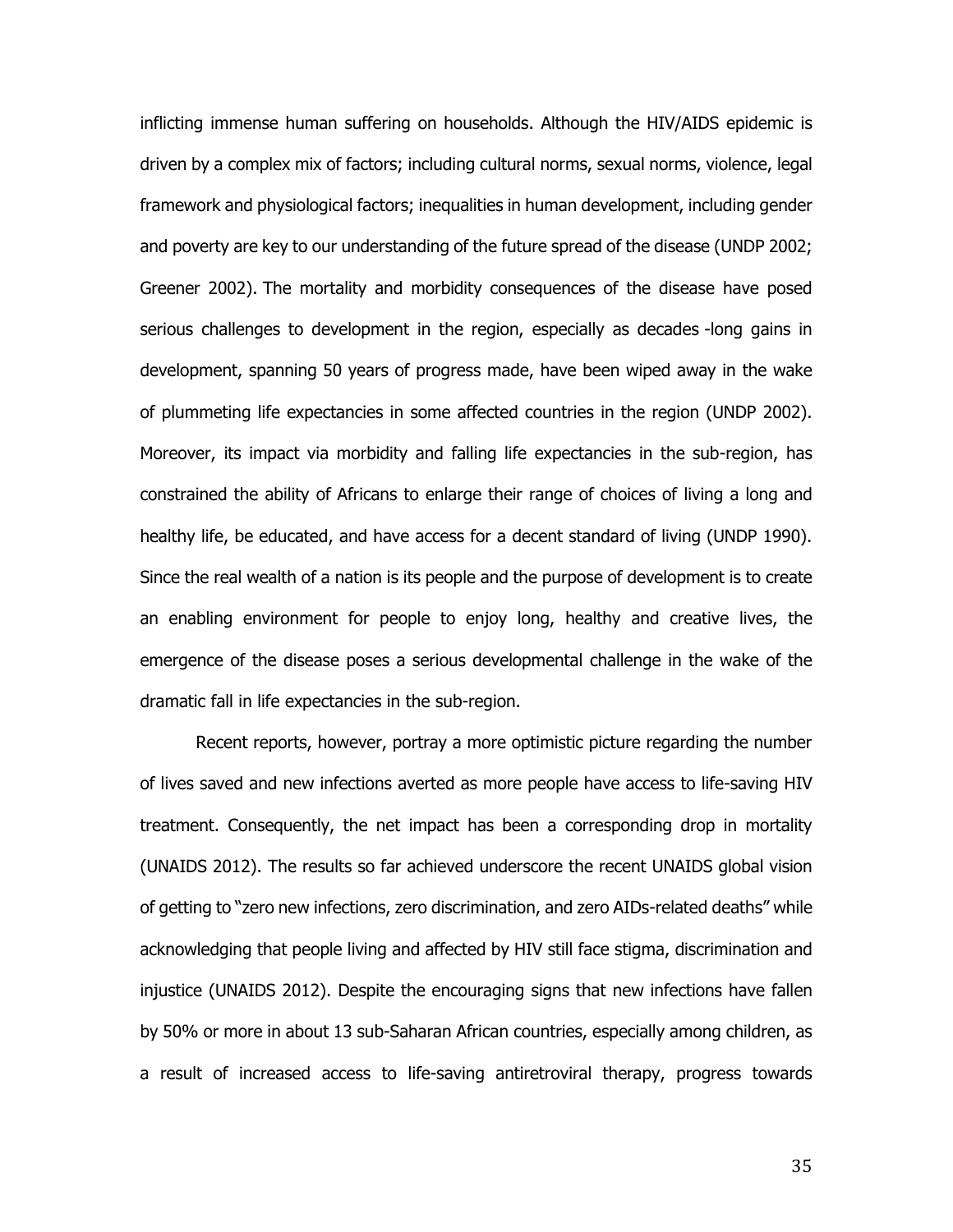achieving the United Nations Millennium Development Goals and targets by 2015, as reaffirmed by the 2011 United Nations Political Declaration, is being undermined by the inherent structural inequalities in African countries such as the limited access to employment, education and affordable healthcare; gender, poverty and the current disease environment, which potentially affect in a broader context human development in the sub-region. Cognizant of the beneficial effects increased access to life-saving antiretroviral therapy has had in slowing mortality in the region, the purpose of the paper is to highlight the role of some structural inequalities associated with human development on Africa's ability to address the HIV/AIDS epidemic along with the biomedical and sociobehavioral approaches currently applied in HIV/AIDS prevention programs.

## CONCEPTUAL FRAMEWORK

Human development involves not only the formation of human capabilities, such as improved health and knowledge, but also the use of these capabilities for work or leisure or to engage in cultural and intellectual activities. Since people are both the beneficiaries and drivers of human development (UNDP 2010), the catastrophic mortality and morbidity situation of the HIV/AIDS epidemic makes it difficult to create an enabling environment for Africans to develop their full potential to lead productive and creative lives in accord with their needs and interests (UNDP 1990). Hence, the direct impact of HIV/AIDS on productivity and life expectancy constrains the ability of Africans to enlarge their range of human choices, among others, through living a long and healthy life, to be educated and to have access to resources needed for a decent standard of living (UNDP 1990). In this context, the epidemic tends to exacerbate the structural challenges/inequalities associated with human development in the region.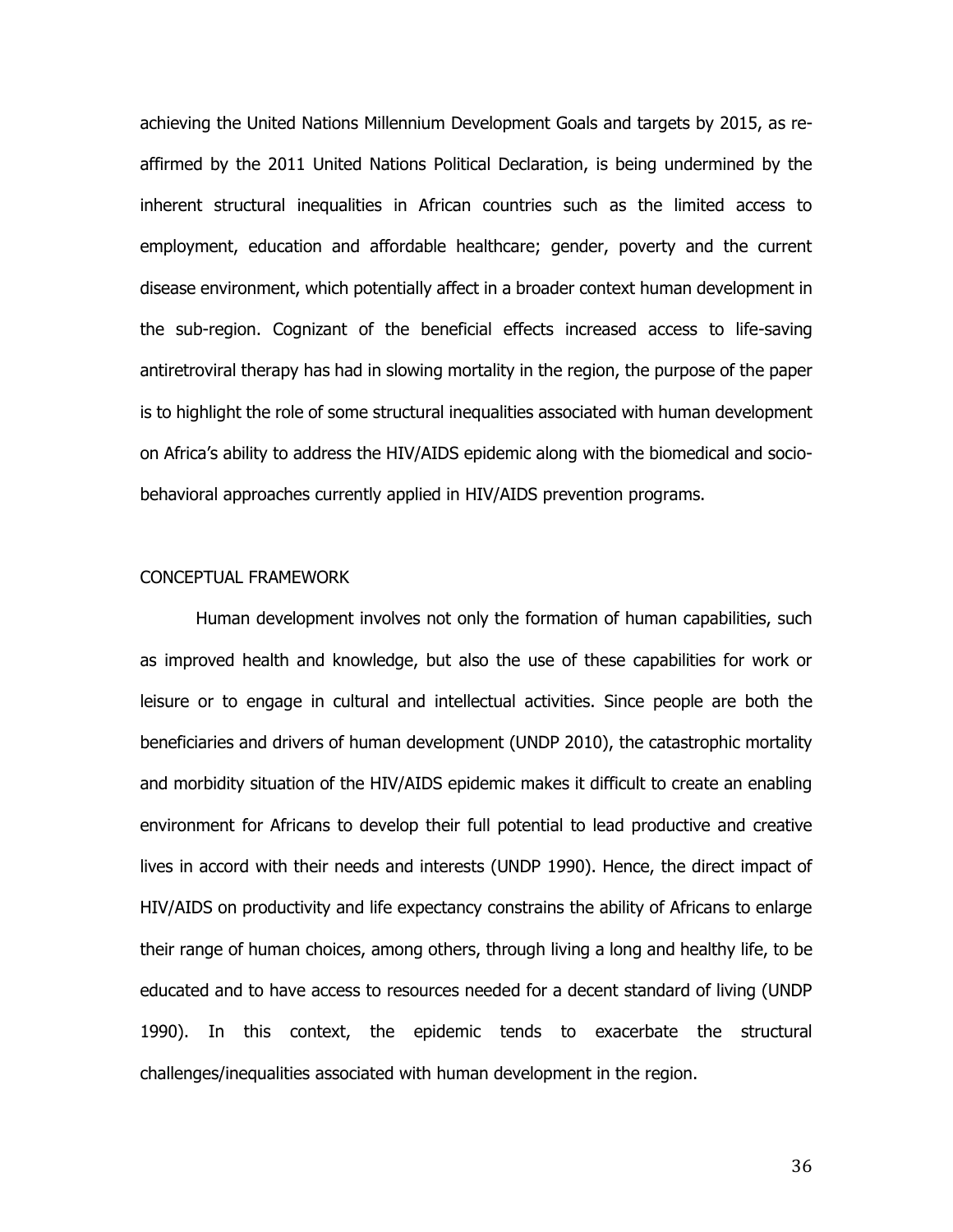Assessing how structural inequalities associated with human development constrain the ability of Africans to address the HIV/AIDS epidemic, it is useful to conceptualize inequalities as multidimensional obstacles that have the potential to impact the ability of the countries in the sub-region to control the spread of HIV/AIDS through: (1) access to affordable healthcare, education and income that allows people to meet their needs; (2) inequalities between men and women in reproductive health, empowerment and the labor market; and (3) conditions of extreme poverty. With respect to income, it is generally expected that countries with higher average incomes have higher average life expectancies, lower rates of infant and child mortality, higher educational attainment and school enrolment, and consequently higher human development indicators. But these associations are far from perfect. Structural inequalities in human development coupled with gender inequality and poverty are central to our understanding of the spread of HIV. The feminization of poverty created by the deeply entrenched patriarchal cultures that promote unequal access to property, land ownership and inheritance; including the practice of placing men in control of women's sexuality and labor appear to deepen the feminization of the epidemic. Poverty, unemployment, loss of livelihood, and lack of education can force individuals and households to make difficult and desperate choices that place them at greater risk of HIV infection. Moreover, poverty may compel women and girls to engage in transactional sex-exchange for food or money to feed their families.

Collectively, these constitute the multiple dimensions of human development that are impacted by the HIV/AIDS phenomenon and in turn define the trajectory of the HIV/AIDS control efforts in the sub-region. To fully understand the linkages between human development inequalities to society's risk to HIV vulnerability, the social inequality framework implicit in the United Nations Human Development paradigm is applied to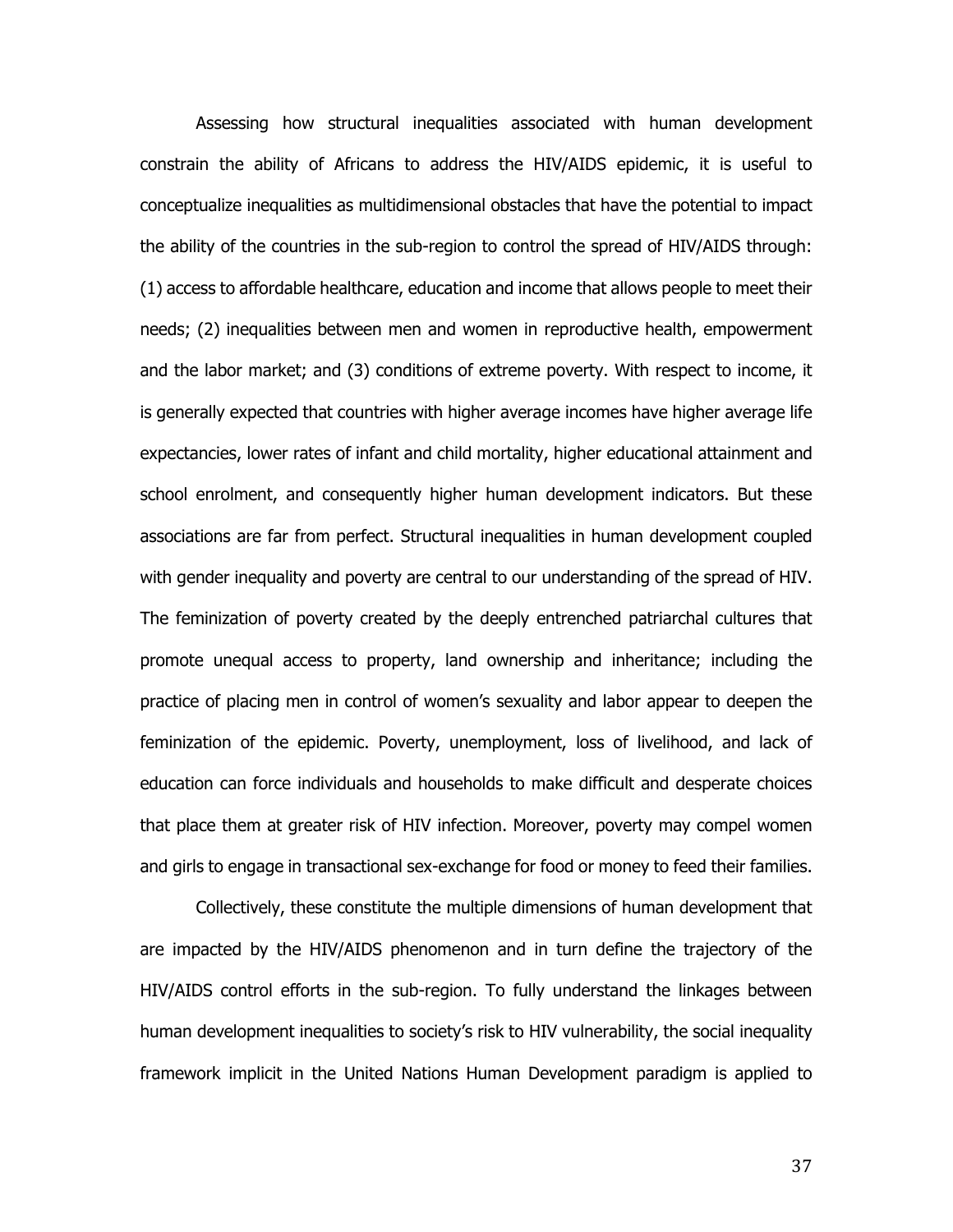examine the interconnections between these broad range of developmental issues, taking into account the combined effects of health, education and income, while factoring in inequalities of human development and gender as well as the role of poverty.

#### DEFINITIONS AND MEASUREMENT

According to the United Nations Human development definition, economic growth is only a means and not an end in the attainment of human-centered development (UNDP 1996). While the purpose of growth should be to enrich peoples' lives, it is far too often not the case because of the absence of equitable distributive policies, lack of trickle down in income to the masses, and non-provision of essential safety nets in some societies. Recent evidence indicates there is no automatic link between growth and human development (UNDP 1996).

While economic growth is a desirable policy goal, there is also the need to pay attention to the structure and quality of economic growth that does not reduce poverty, protect the environment and ensure sustainability (UNDP 1996). Emerging evidence indicates, however, that there is widening disparity in economic performance which is creating a polarized scenario in human progress both between and within countries. Issues related to jobless, ruthless and voiceless growth as well as widening income disparity, have raised concerns of equity and fairness, and in some instances, tended to exacerbate inequality and poverty; thereby rendering the relationship between per capita income and human development problematic (UNDP 1996).

Hence, the inadequacy of using per capita income as a yardstick to measure comprehensively human progress and well-being has necessitated the introduction and use of a more robust definition and measurement of development that encompasses a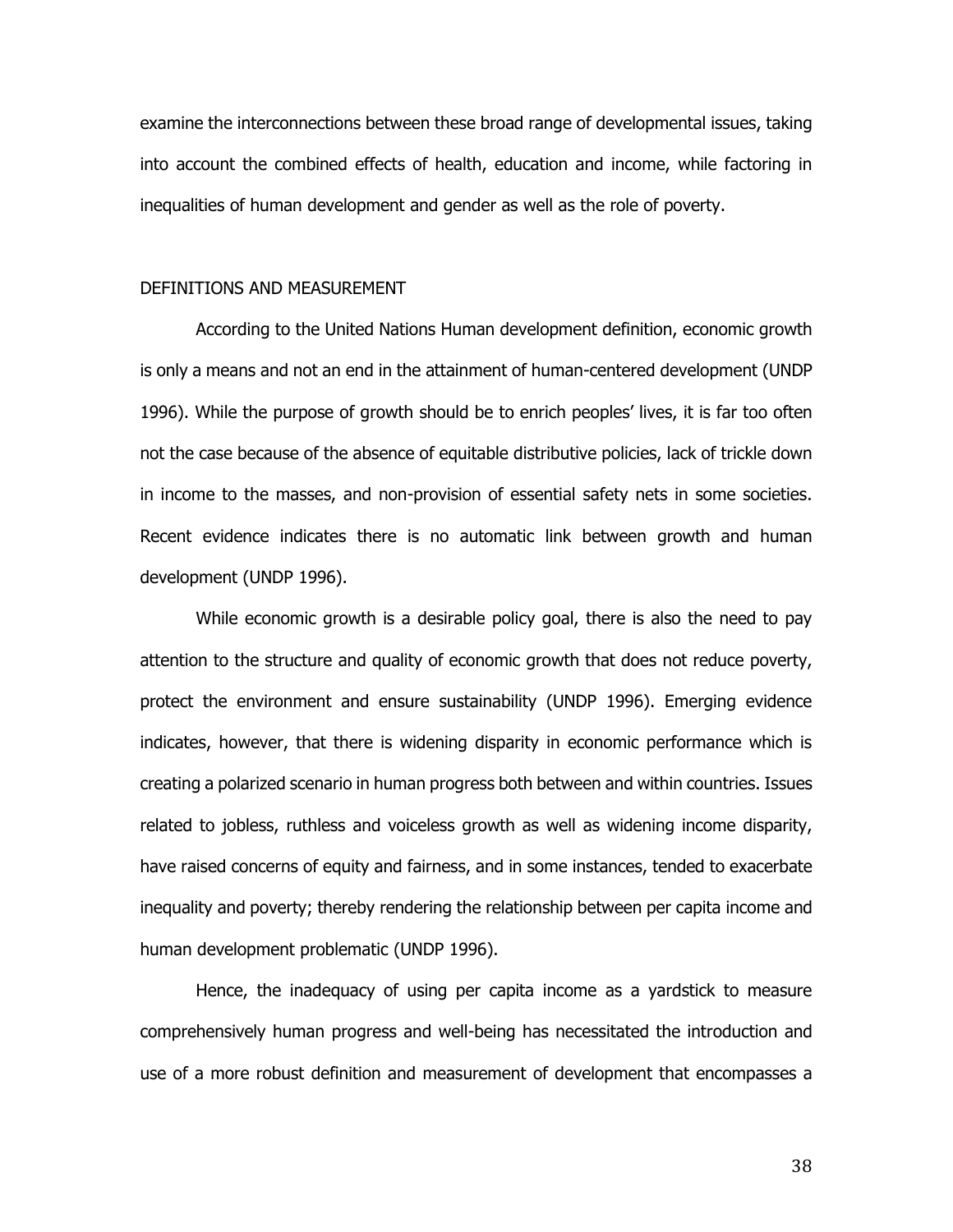wide range of human choices and capabilities. As a paradigm shift the focus is on people, "as the real wealth of a nation," and not economic growth per se. Access to income may be one of the choices, but it does not constitute the totality of human endeavor. Political freedom, guaranteed human rights and personal self-respect are additional choices (UNDP 1990). However, the most critical of these wide-ranging choices are embodied in a measure called the Human Development Index (HDI). The HDI as a composite index measures three basic dimensions of human development: health, education and income. It is used as a close proxy for capturing the many dimensions of human choices (UNDP Report 1990) and its variant, the Inequality- adjusted Human Development Index (IHDI) derived using the Atkinson index to discount the level of inequality on the average value of each dimension of the HDI measure, is used along with the Gender Inequality Index and the Multi-dimensional Poverty Index (MDPI) to assess holistically the impact of the identified structural weaknesses on Africa's human development situation (UNDP Report 1990; UNDP Report 2010). While the computed HDI values represent potential human development, the HDI values adjusted for inequalities (IHDI) reflect society's limited access to employment, education and affordable healthcare. The overall loss component in the calculation of the indices represents the loss in potential human development due to inequality calculated as the percentage difference between the HDI and the IHDI. Under perfect equality, the IHDI should be equal to the HDI, but may fall below HDI when inequality rises; hence the HDI can be viewed as an index of potential human development that could be achieved if there is no inequality.

The Gender Inequality Index is a composite measure reflecting inequality in the achievements between women and men in three dimensions: reproductive health, empowerment and labor market. The Multi-dimensional Poverty Index (MDPI) is defined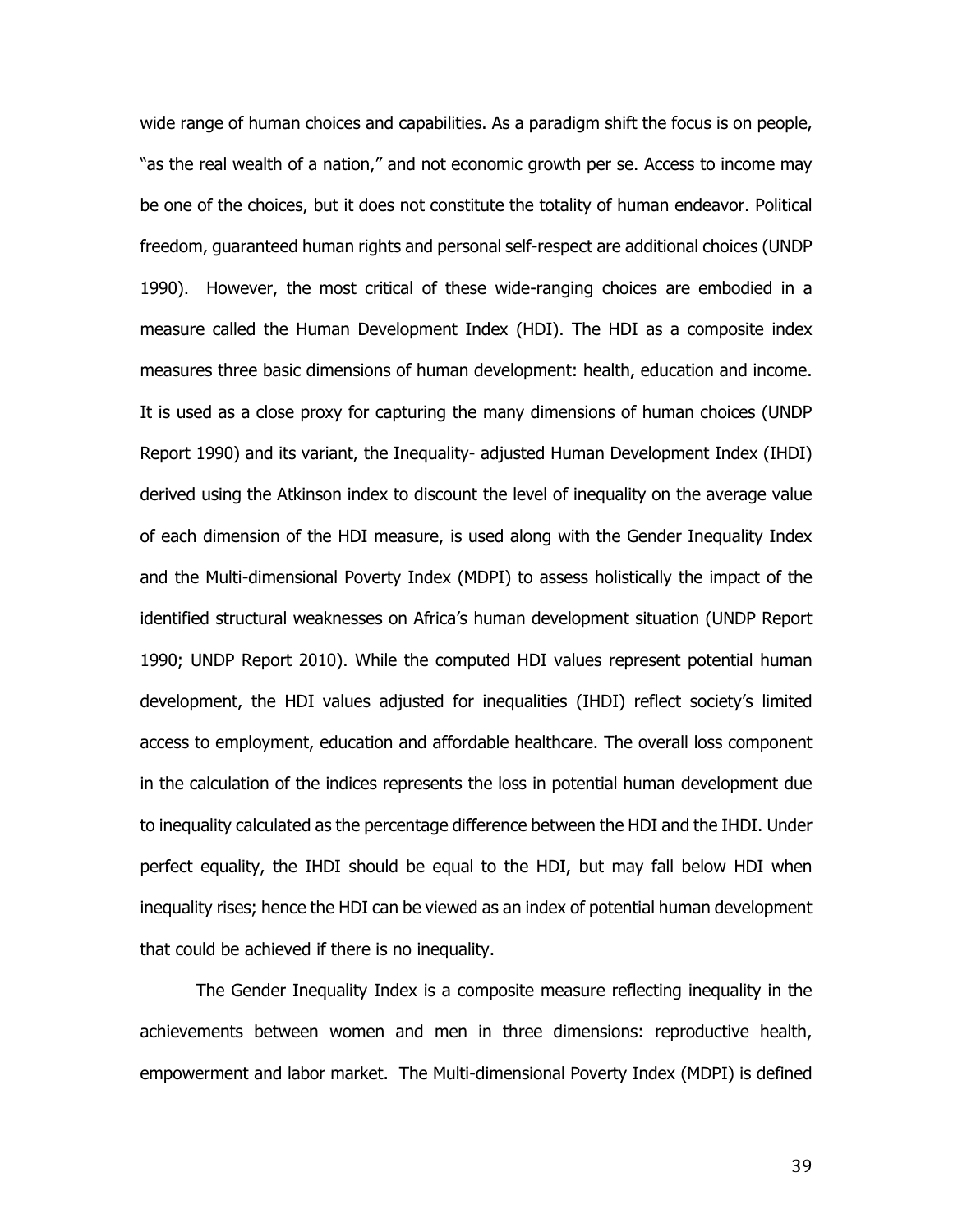as the percentage of the population that is multi-dimensionally poor adjusted by the intensity of the deprivation of basic facilities of clean water, improved sanitation and use of modern fuels.

# SOURCES OF DATA

The study is based primarily on secondary data from the Statistical Annex to the 2011 UNDP Human Development Report as well as the US Census Bureau. Fourteen sub-Saharan African countries seriously affected by the HIV/AIDS epidemic were selected for analysis while Norway, Sweden and the United States were included for comparative purposes.

## THE HUMAN DEVELOPMENT SITUATION

Table 1 shows the ranks and values of the Human Development Index (HDI), for the selected countries in sub-Saharan Africa in 2011. It appears the selected countries in the region have fairly low HDI rankings; ranging from 118-184 out of 187 countries with comparable data. While the HD value for the sub- region stood at 0.463, Botswana, South Africa, Namibia, Ghana and Swaziland were the only countries in the region that had HDI values well above the regional average. In contrast, Norway, USA, and Sweden had rankings of 1, 4 and 10 respectively out of 187 countries world-wide.

The Inequality Adjusted HDI (IHDI) values in Table 1 fall far short of the HDI values for all the selected countries in the sub-Saharan African. The average loss in HDI due to inequality is about 34.5% for sub-Saharan Africa as the regional HDI value falls from 0.463 to 0.303 in 2011. Namibia and Nigeria stand out prominently as two countries in the sub-region with exceptionally high overall losses in human development due to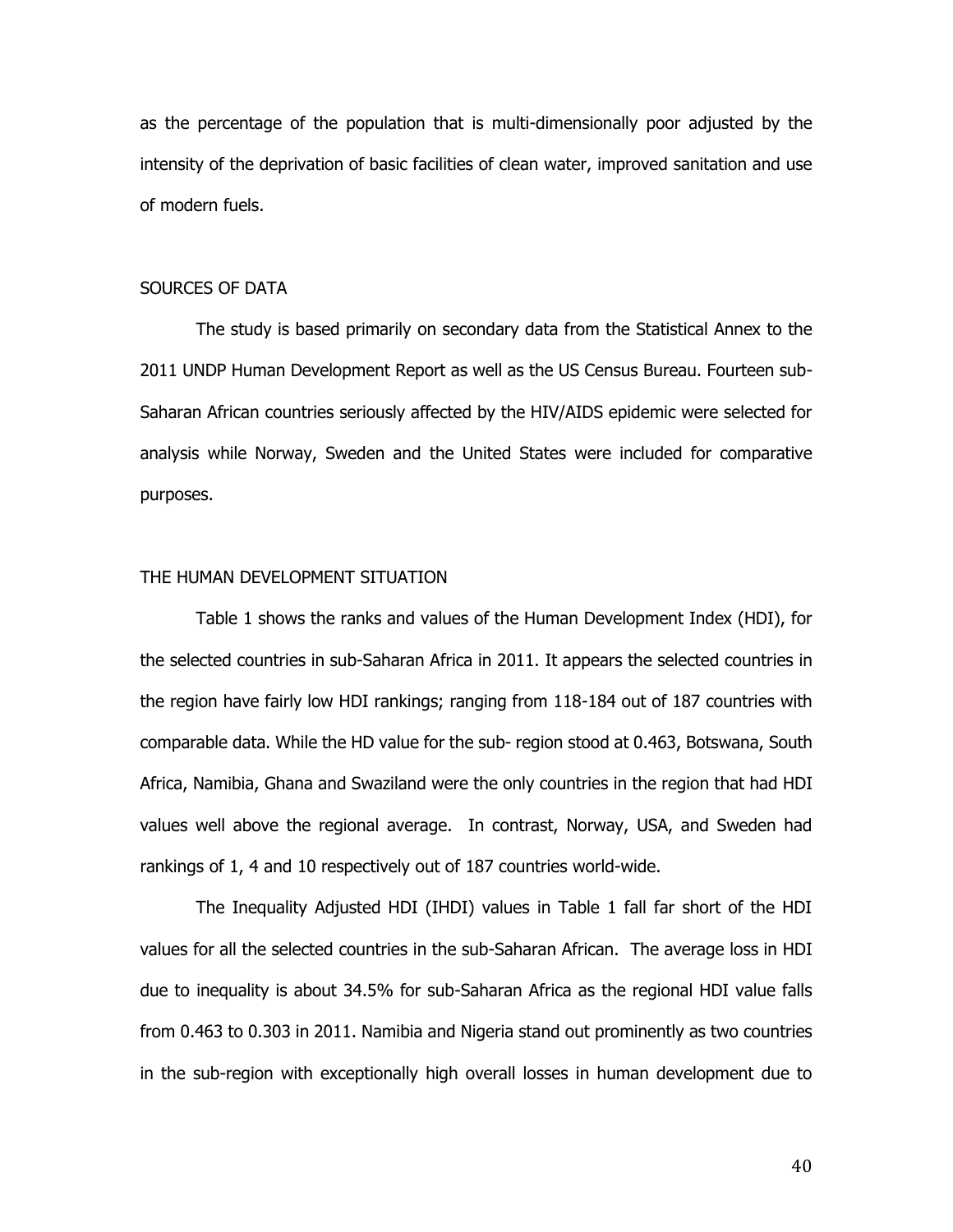inequality. In contrast, Norway, Sweden, and the USA have, relatively speaking, very small losses in HDI due to inequality. Evidently, the sub-Saharan African countries with low human development values and ranks as indicated in Table 1, tend to have greater inequality and thus larger losses in human development; a situation, perhaps, reflecting more limited access to employment, education and affordable healthcare.

| Country      | HDI          | HDI   | Inequality | Overall |
|--------------|--------------|-------|------------|---------|
| and          | Rank         | Value | Adjusted   | Loss %  |
| Region       |              |       | HDI        |         |
|              |              |       | (IHDI)     |         |
| Botswana     | 118          | 0.633 | N/A        | N/A     |
| South Africa | 123          | 0.619 | N/A        | N/A     |
| Namibia      | 120          | 0.625 | 0.353      | 43.5    |
| Swaziland    | 140          | 0.522 | 0.338      | 35.4    |
| Lesotho      | 160          | 0.450 | 0.288      | 35.9    |
| Zambia       | 164          | 0.430 | 0.303      | 29.5    |
| Malawi       | 171          | 0.400 | 0.272      | 32.0    |
| Zimbabwe     | 173          | 0.376 | 0.268      | 28.7    |
| Mozambique   | 184          | 0.376 | 0.229      | 28.9    |
| Kenya        | 143          | 0.509 | 0.338      | 33.6    |
| Uganda       | 161          | 0.446 | 0.296      | 33.6    |
| Tanzania     | 152          | 0.466 | 0.332      | 28.8    |
| Ghana        | 135          | 0.541 | 0.367      | 32.2    |
| Nigeria      | 156          | 0.459 | 0.278      | 39.3    |
| Sub-Saharan  |              | 0.463 | 0.303      | 34.5    |
| Africa       |              |       |            |         |
|              |              |       |            |         |
| Norway       | $\mathbf{1}$ | 0.943 | 0.890      | 5.6     |
| Sweden       | 10           | 0.904 | 0.851      | 5.9     |
| <b>USA</b>   | 4            | 0.910 | 0.771      | 15.3    |

Table 1. Measures of Human Development for selected countries in Sub-Saharan Africa, Norway, Sweden, and USA.

Notes:

- 1) Human Development Index (HDI): A composite index measuring average achievement in three basic dimensions of human development – a long and healthy life, knowledge and a decent standard of living.
- 2) Inequality-adjusted Human Development Index (IHDI): HDI adjusted for inequalities in the three basic dimensions of human development arising from limited access to employment, education and affordable healthcare.
- 3) Overall loss: The loss in potential human development due to inequality calculated as the percentage difference between the HDI and the IHDI.

Source: Human Development Report, 2011, UNDP, Statistical Annex.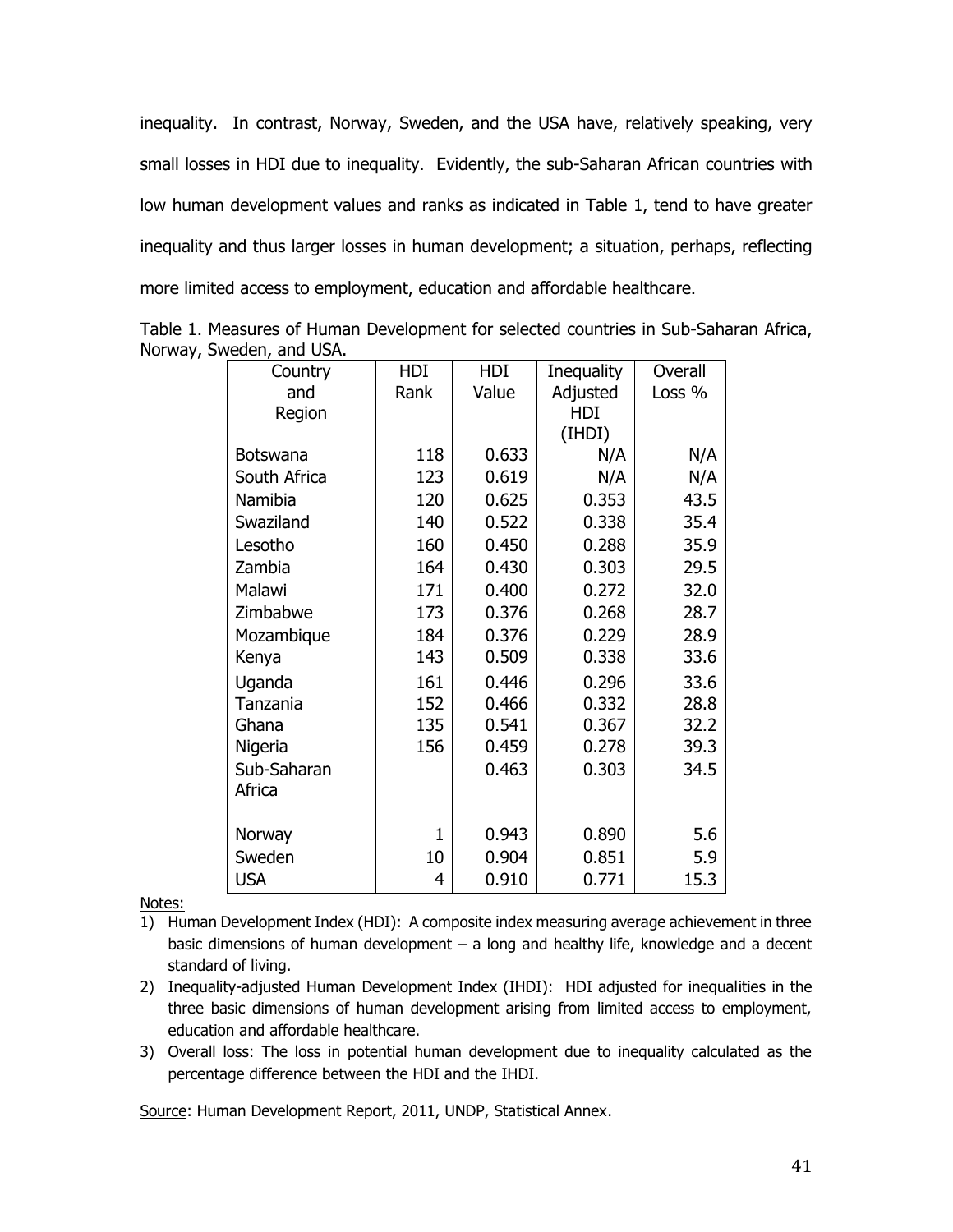Table 2 focuses exclusively on values and losses in percentage when inequality adjustments are made for the life expectancy at birth, education and income components of the HDI for the selected African countries. While the average loss in life expectancy at birth for 2011 stood at 39.0% for sub-Saharan Africa, countries like Nigeria (43.8%), Zambia (41.9%), Mozambique (40.8%), Malawi (39.9%), and Uganda (39.1%) experienced large losses and were well above the regional average loss due to inequality. On the contrary, the losses for Norway, Sweden, and the USA were small in comparison; standing at 3.7%, 3.3%, and 6.6%, respectively; a possible reflection of the accelerated mortality situation, in part accentuated by the HIV/AIDS phenomenon and the overall current disease environment in the sub-region.

With respect to education, the average loss for sub-Saharan Africa was 35.6%, whereas it was only 2.2%, 3.9%, and 3.7% for Norway, Sweden, and the USA, respectively in 2011. Meanwhile, the losses for Nigeria (44.2%) and Ghana (40.9%) were well above the regional average reflecting a huge inequality in the education component of the human development index. The loss due to inequality in the income component of the HDI measure appears striking in Namibia (68.3%), Lesotho (47%), and Swaziland (40.9%) whereas the average loss for the region stood at 28.4%.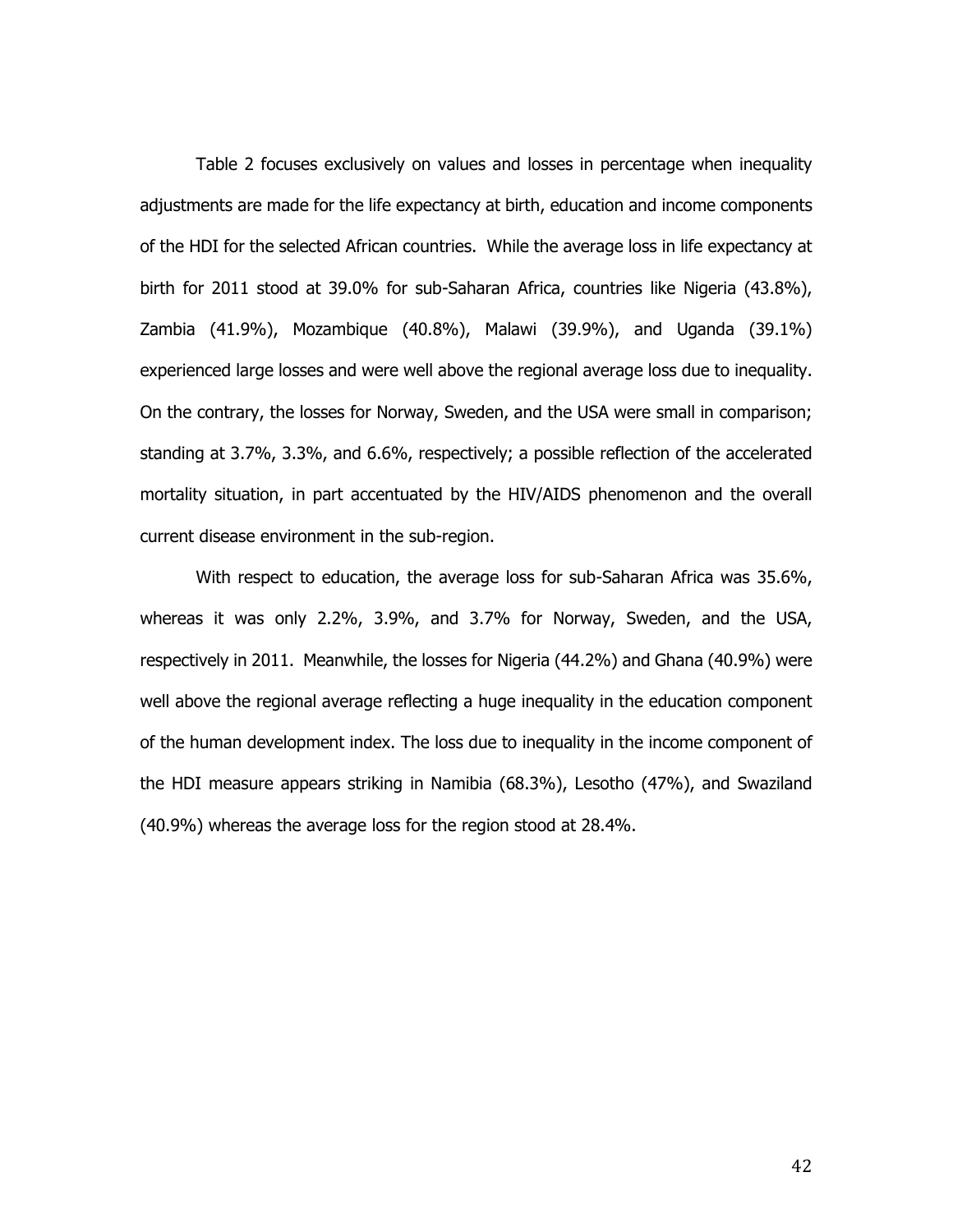Table 2. Percentage Loss in basic dimensions of HDI (life expectancy, education, and income), adjusted for inequalities by the Atkinson index for selected countries in sub-Saharan Africa, Norway, Sweden, and USA, 2011.

| Country<br>and<br>Region | HDI<br>Value | <b>IHDI</b><br>Value | Overall<br>Loss % | Inequality<br>Adjusted<br>Life<br>Expectancy<br>Index<br>Value | Loss<br>$\%$ | Inequality<br>Education<br>Index<br>Value | Loss<br>$\%$ | Income<br>Index<br>Value | Loss |
|--------------------------|--------------|----------------------|-------------------|----------------------------------------------------------------|--------------|-------------------------------------------|--------------|--------------------------|------|
| Botswana                 | 0.633        | N/A                  | N/A               | 0.396                                                          | 24.3         | N/A                                       | N/A          | N/A                      | N/A  |
| South Africa             | 0.619        | N/A                  | N/A               | 0.370                                                          | 28.4         | 0.558                                     | 20.8         | N/A                      | N/A  |
| Namibia                  | 0.625        | 0.353                | 43.5              | 0.528                                                          | 21.1         | 0.445                                     | 27.8         | 0.187                    | 68.3 |
| Swaziland                | 0.522        | 0.338                | 35.4              | 0.295                                                          | 35.0         | 0.406                                     | 29.8         | 0.322                    | 40.9 |
| Lesotho                  | 0.450        | 0.288                | 35.9              | 0.292                                                          | 34.3         | 0.384                                     | 24.3         | 0.213                    | 47.0 |
| Zambia                   | 0.430        | 0.303                | 29.5              | 0.266                                                          | 41.9         | 0.368                                     | 23.8         | 0.287                    | 20.8 |
| Malawi                   | 0.400        | 0.272                | 32.0              | 0.324                                                          | 39.9         | 0.267                                     | 34.7         | 0.232                    | 19.7 |
| Zimbabwe                 | 0.376        | 0.268                | 28.7              | 0.343                                                          | 30.6         | 0.452                                     | 20.1         | 0.124                    | 34.5 |
| Mozambique               | 0.376        | 0.229                | 28.9              | 0.282                                                          | 40.8         | 0.181                                     | 18.2         | 0.233                    | 25.8 |
| Kenya                    | 0.509        | 0.338                | 33.6              | 0.386                                                          | 34.1         | 0.403                                     | 30.7         | 0.248                    | 36   |
| Uganda                   | 0.446        | 0.296                | 33.6              | 0.328                                                          | 39.1         | 0.322                                     | 32.2         | 0.246                    | 29.1 |
| Tanzania                 | 0.446        | 0.332                | 28.8              | 0.407                                                          | 32.4         | 0.305                                     | 32.8         | 0.294                    | 20.6 |
| Ghana                    | 0.541        | 0.367                | 32.2              | 0.506                                                          | 27.5         | 0.339                                     | 40.9         | 0.288                    | 27.2 |
| Nigeria                  | 0.459        | 0.278                | 39.3              | 0.283                                                          | 43.8         | 0.247                                     | 44.2         | 0.309                    | 28.8 |
| Sub-Saharan<br>Africa    | 0.463        | 0.303                | 34.5              | 0.331                                                          | 39.0         | 0.276                                     | 35.6         | 0.306                    | 28.4 |
|                          |              |                      |                   |                                                                |              |                                           |              |                          |      |
| Norway                   | 0.943        | 0.890                | 5.6               | 0.928                                                          | 3.7          | 0.964                                     | 2.2          | 0.789                    | 10.6 |
| Sweden                   | 0.909        | 0.851                | 5.9               | 0.937                                                          | 3.3          | 0.869                                     | 3.9          | 0.756                    | 10.3 |
| <b>USA</b>               | 0.910        | 0.771                | 15.3              | 0.863                                                          | 6.6          | 0.905                                     | 3.7          | 0.587                    | 32.4 |

Note:

1) Life expectancy at birth: Number of years a newborn infant could expect to live if prevailing patterns of age-specific mortality rates at the time of the birth stay the same throughout the infant's life.

Source: Human Development Report, 2011, UNDP, Statistical Annex.

#### GENDER INEQUALITY

As indicated in Table 3, the Gender Inequality values for the selected countries range from 0.627 in Kenya and Zambia, respectively, to 0.490 in South Africa. The average for sub-Saharan Africa is 0.610. Only Kenya and Zambia exceed the average figure for the sub-region and the values represent losses in achievement due to gender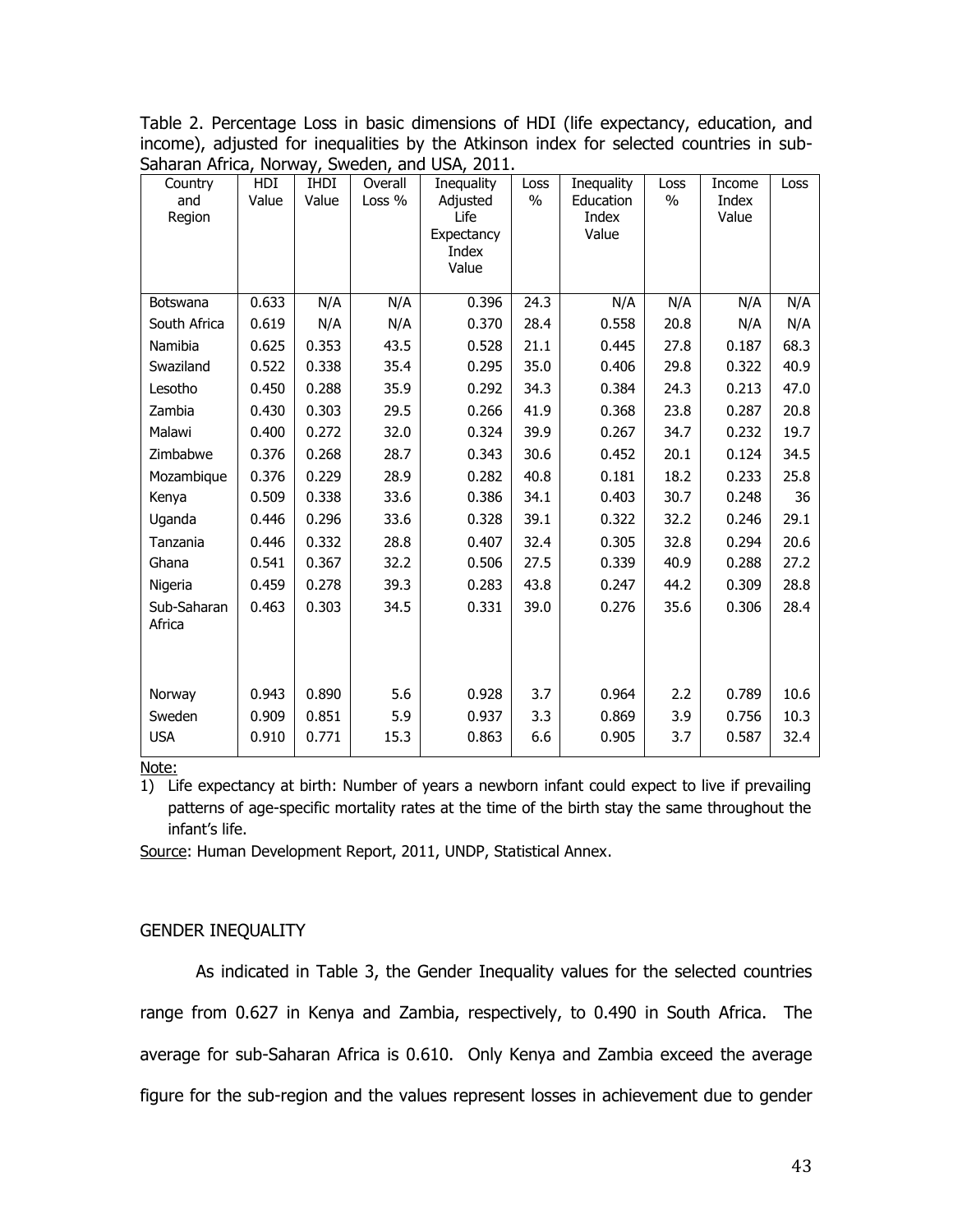inequality. In stark contrast to the African countries, Norway, Sweden, and the USA have very low gender inequality indices of 0.075, 0.049, and 0.299, respectively, representing lesser gender inequality in these societies. Based on the information contained in Table 3, it appears the African countries with low human development indices experience high inequality between women and men, whereas developed countries with high human development are characterized by lower gender inequality.

Table 3. Measures of Human Development and Gender Inequality for selected countries in Sub-Saharan Africa, Norway, Sweden, and USA.

| Country         |              |       | Gender     |
|-----------------|--------------|-------|------------|
| and             | HDI          | HDI   | Inequality |
| Region          | Rank         | Value | Index      |
| <b>Botswana</b> | 118          | 0.633 | 0.507      |
| South Africa    | 123          | 0.619 | 0.490      |
| Namibia         | 120          | 0.625 | 0.466      |
| Swaziland       | 140          | 0.522 | 0.546      |
| Lesotho         | 160          | 0.450 | 0.532      |
| Zambia          | 164          | 0.430 | 0.627      |
| Malawi          | 171          | 0.400 | 0.544      |
| Zimbabwe        | 173          | 0.376 | 0.583      |
| Mozambique      | 184          | 0.376 | 0.602      |
| Kenya           | 143          | 0.509 | 0.627      |
| Uganda          | 161          | 0.446 | 0.577      |
| Tanzania        | 152          | 0.466 | 0.590      |
| Ghana           | 135          | 0.541 | 0.598      |
| Nigeria         | 156          | 0.459 | N/A        |
| Sub-Saharan     |              | 0.463 | 0.610      |
| Africa          |              |       |            |
|                 |              |       |            |
| Norway          | $\mathbf{1}$ | 0.943 | 0.075      |
| Sweden          | 10           | 0.904 | 0.049      |
| <b>USA</b>      | 4            | 0.910 | 0.299      |

Notes:

- 1) Human Development Index (HDI): A composite index measuring average achievement in three basic dimensions of human development – a long and healthy life, knowledge and a decent standard of living.
- 2) Gender Inequality Index: A composite measure reflecting inequality in the achievements between women and men in three dimensions: reproductive health, empowerment and labor market

Source: Human Development Report, 2011, UNDP, Statistical Annex.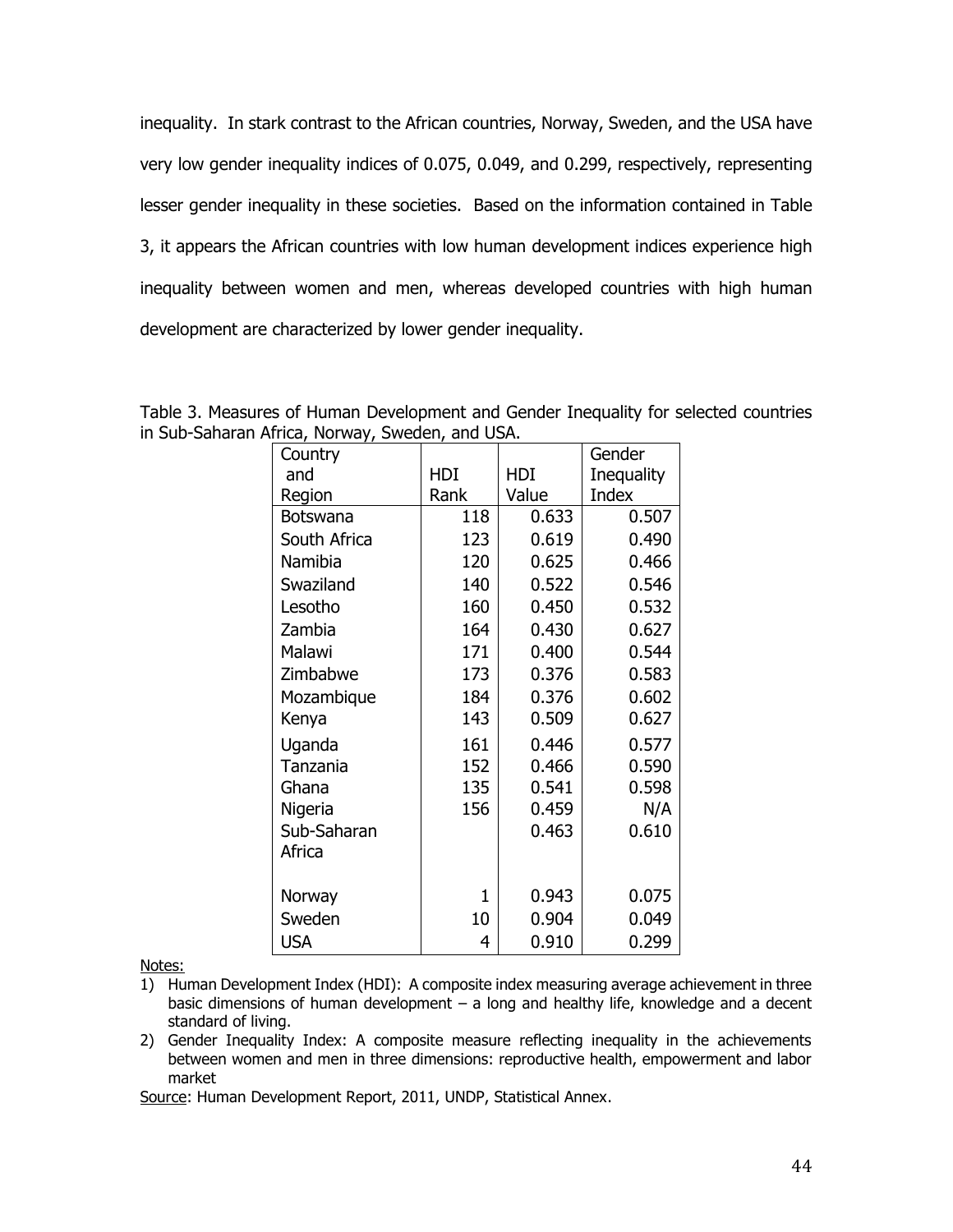## MULTI-DIMENSIONAL POVERTY

Table 4 shows the Multidimensional Poverty indices and the Income Distribution measures for the selected countries. With respect to income distribution, it is evident that the top richest 20% of the populations in Namibia, South Africa, and Lesotho have substantially more income and wealth than the poorest 20%. The income Gini co-efficient for the period 2000-2011 indicates a skewed income distribution in these countries; ranging from 37.6% in Tanzania to 57.8% in South Africa. Lesotho (52.5%), Swaziland (50.7%), Zambia (50.7%), Kenya (47.7%), Nigeria (47.3%), and Uganda (44.3%) show significant inequalities in income distribution.

Linking the issue of the skewed income distribution with the Multidimensional Poverty Index (MDPI), and the population living below PPP\$1.25 per day income poverty line, in conjunction with the National Poverty Lines in the selected countries in Table 4, gives an insight into the poverty situation in the region. Except for South Africa and Kenya with less than 20 percent of their populations living below PPP\$1.25 income poverty line, the majority of the people in the region live below the poverty line. Based on data from the respective National Poverty Lines, it is also evident that poverty is pervasive in the region. The Multidimensional Poverty Index adjusted by the intensity of the deprivations in clean water, improved sanitation and use of modern fuels, shows that Mozambique, Malawi, Uganda, Zambia, and Nigeria suffer from significant deprivations in the provision of these basic facilities, thereby intensifying the multidimensional nature of the poverty situation in the region. The MDPI values for South Africa, Ghana, Lesotho, Swaziland, Zimbabwe, and Namibia appear to indicate less deprivation than the rest of the sub-region.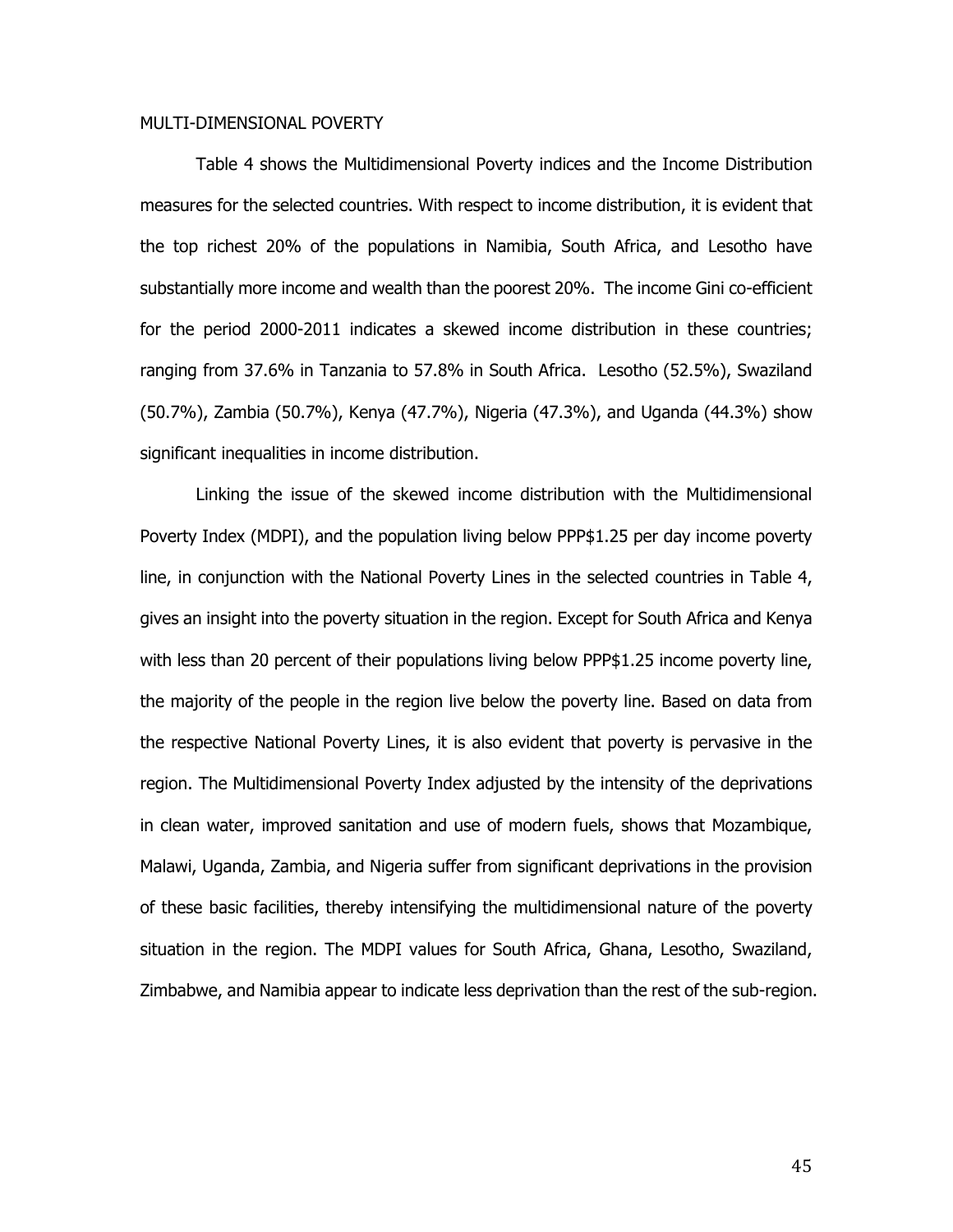|                 |             | Pop. Below      |              |              |              |
|-----------------|-------------|-----------------|--------------|--------------|--------------|
|                 |             | <b>PPPS1.25</b> |              |              | Income Gini  |
| Country         |             | Income          | National     | Quintile     | Co-efficient |
| And             |             |                 |              |              | $(2000 -$    |
|                 |             | Poverty Line    | Poverty Line | Income Ratio |              |
| Region          | <b>MDPI</b> | (%)             | (%)          | (2011)       | 2011)        |
| <b>Botswana</b> | N/A         | N/A             | 30.6         | 21.0         | N/A          |
| South Africa    | 0.057       | 17.4            | 23.0         | 20.2         | 57.8         |
| Namibia         | 0.187       | N/A             | 38.0         | 52.2         | N/A          |
| Swaziland       | 0.184       | 62.9            | 69.2         | 12.4         | 50.7         |
| Lesotho         | 0.156       | 43.4            | 56.6         | 18.8         | 52.5         |
| Zambia          | 0.328       | 64.3            | 59.3         | 15.3         | 50.7         |
| Malawi          | 0.381       | 73.9            | 52.4         | 6.6          | 39.0         |
| Zimbabwe        | 0.180       | N/A             | 72.0         | 12.1         | N/A          |
| Mozambique      | 0.512       | 60              | 54.7         | 9.9          | 45.6         |
| Kenya           | 0.229       | 19.1            | 45.9         | 11.3         | 47.7         |
| Uganda          | 0.367       | 28.7            | 24.5         | 8.7          | 44.3         |
| Tanzania        | 0.367       | 67.9            | 33.4         | 6.6          | 37.6         |
| Ghana           | 0.144       | 30              | 28.5         | 9.3          | 42.8         |
| Nigeria         | 0.310       | 64.4            | 54.7         | 8.9          | 47.3         |
| Sub-Saharan     |             |                 |              | N/A          | N/A          |
| Africa          |             |                 |              |              |              |
|                 |             |                 |              |              |              |
| Norway          | N/A         | N/A             | N/A          | 3.9          | 25.8         |
| Sweden          | N/A         | N/A             | N/A          | 4.0          | 25.0         |
| <b>USA</b>      | N/A         | N/A             | N/A          | 8.5          | 40.8         |

Table 4. The Multidimensional Poverty Index (MDPI) and Income Distribution Measures for selected countries in Sub-Saharan Africa, Norway, Sweden, and USA.

Notes.

1) Quintile income ratio: Ratio of the average income of the richest 20 percent of the population to the average income of the poorest 20 percent of the population.

2) Income Gini coefficient: Measure of the deviation of the distribution of income (or consumption) among individuals or households within a community from a perfectly equal distribution. A value of O represents absolute equality; a value of 100 absolute inequality.

- 3) Multidimensional Poverty Index (MDPI): Percentage of the population that is multidimensionally poor adjusted by the intensity of the deprivation of basic facilities of clean water, improved sanitation and use of modern fuels.
- 4) Purchasing Power Parity in dollar value (PPP\$): Used to measure population below PPP\$1.25 a day; percentage of the population living below the international poverty line \$1.25 (in purchasing power parity terms) a day

Source: Human Development Report, 2011, UNDP, Statistical Annex.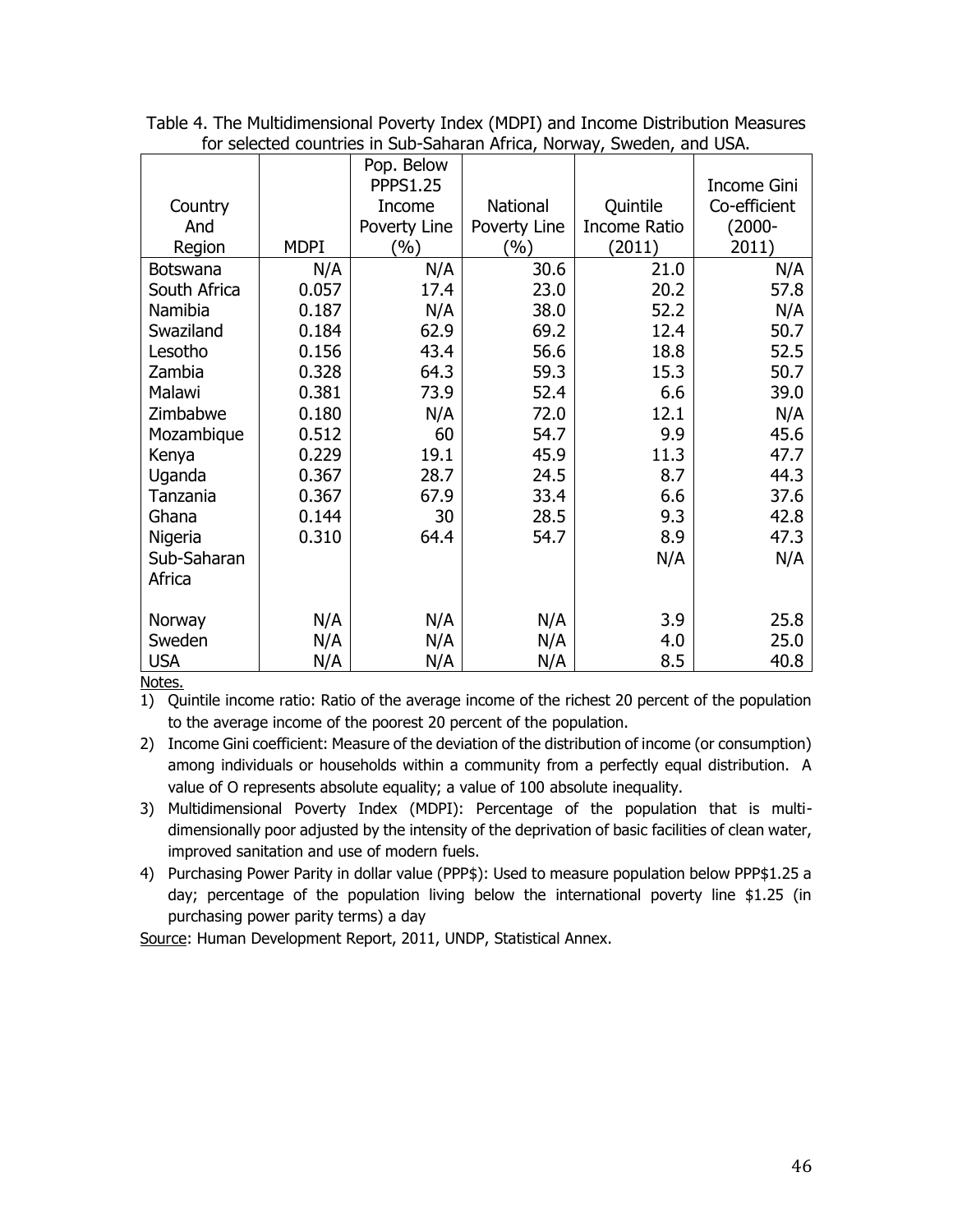# RELATIONSHIP BETWEEN HUMAN DEVELOPMENT AND GROSS NATIONAL INCOME RANKINGS

Table 5 examines the relationship in the respective rankings of the Human Development Index (HDI) and Gross National Income (GNI) per capita for the selected countries in the sub- region. Given the imperfect nature of income per capita as a measure of human development, the HDI offers an alternative to GNI for measuring the relative socio-economic progress in sub-Saharan Africa. The growth in national income has the potential to expand people's choices, yet it may not be so in some circumstances. However, there is the expectation that countries with higher average incomes have higher average life expectancies, higher educational attainment, and school enrollment and consequently higher human development outcomes. But these associations are far from perfect. Evidence from Table 5 indicates there are some negative and substantial gaps showing that HDI ranking is lower than income (GNI) ranking in Botswana, South Africa, Namibia, and Swaziland. Nigeria also has a negative gap whereas Ghana and Kenya have substantial positive gaps implying that the GNI rankings are lower than the HDI rankings.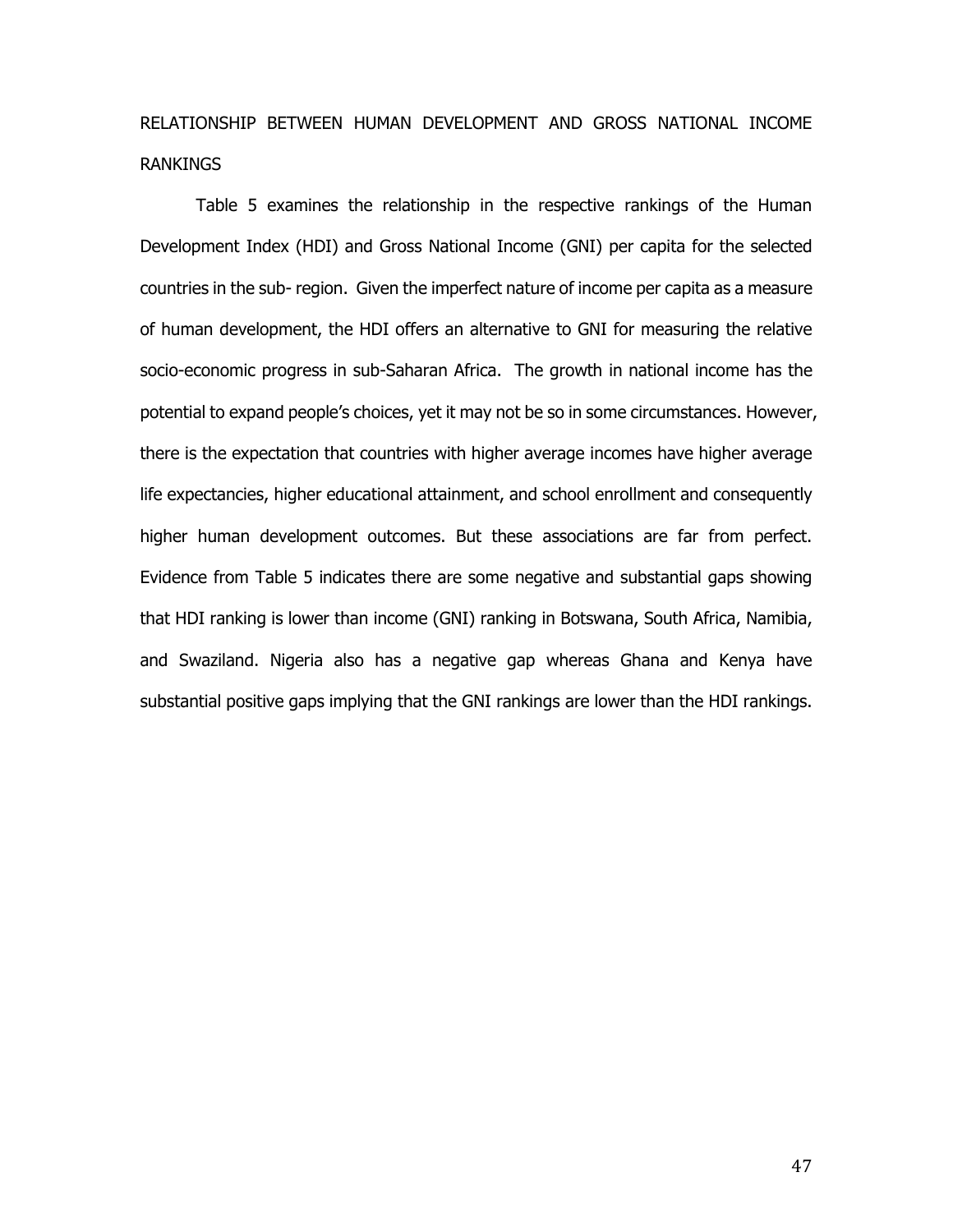|                    | <u>Rahmings for sciected Sub-Sanaran Annean Countries, Norway, Sweden, and OSA.</u> |                              |                     |  |  |  |  |
|--------------------|-------------------------------------------------------------------------------------|------------------------------|---------------------|--|--|--|--|
| Country            | Human                                                                               | <b>Gross National Income</b> | GNI per Capita rank |  |  |  |  |
| and                | Development                                                                         | (GNI) per Capita             | minus HDI rank      |  |  |  |  |
| Region             | Index (HDI)                                                                         | Constant 2005) (PPP\$)       | (2011)              |  |  |  |  |
| <b>Botswana</b>    | 0.630                                                                               | 13,049                       | -56                 |  |  |  |  |
| South Africa       | 0.619                                                                               | 9,469                        | -44                 |  |  |  |  |
| Namibia            | 0.625                                                                               | 6,206                        | $-27$               |  |  |  |  |
| Swaziland          | 0.522                                                                               | 4,484                        | $-27$               |  |  |  |  |
| Lesotho            | 0.450                                                                               | 1,664                        | -6                  |  |  |  |  |
| Malawi             | 0.400                                                                               | 753                          | 8                   |  |  |  |  |
| Zimbabwe           | 0.376                                                                               | 378                          | 11                  |  |  |  |  |
| Zambia             | 0.430                                                                               | 1,254                        | $\mathbf 0$         |  |  |  |  |
| Mozambique         | 0.322                                                                               | 898                          | -9                  |  |  |  |  |
| Kenya              | 0.509                                                                               | 1,492                        | 15                  |  |  |  |  |
| Tanzania           | 0.466                                                                               | 1,329                        | 10                  |  |  |  |  |
| Uganda             | 0.466                                                                               | 1,124                        | 7                   |  |  |  |  |
| Ghana              | 0.547                                                                               | 1,584                        | 20                  |  |  |  |  |
| Nigeria            | 0.459                                                                               | 2,069                        | $-12$               |  |  |  |  |
| Sub-Saharan Africa | 0.463                                                                               | 1,966                        | N/A                 |  |  |  |  |
|                    |                                                                                     |                              |                     |  |  |  |  |
| Norway             | 0.943                                                                               | 47,557                       | 4                   |  |  |  |  |
| Sweden             | 0.904                                                                               | 35,837                       | 4                   |  |  |  |  |
| <b>USA</b>         | 0.910                                                                               | 43,017                       | 6                   |  |  |  |  |

Table 5. Human Development Index and Gross National Income (GNI) per Capita Rankings for selected Sub-Saharan African countries, Norway, Sweden, and USA.

Notes:

1) Gross National Income (GNI) per capita: Aggregate income of an economy generated by its production and its ownership of factors of production, less the incomes paid for the use of factors of production owned by the rest of the world, converted to international dollars using purchasing power parity (PPP) rates, divided by midyear population.

2) GNI per capita rank minus HDI rank: Difference in rankings by GNI per capita by the HDI. A negative value means that the country is better ranked by GNI than by HDI.

Source: Human Development Report, 2011, UNDP, Statistical Annex.

HIV PREVALENCE, LIFE EXPECTANCY AND HEALTH- ADJUSTED LIFE EXPECTANCY AT

# BIRTH

Table 6 indicates a generalized HIV epidemic in selected sub-Saharan African

countries, with noticeable differentials by gender as more females are infected than males.

The HIV prevalence data for 2009 indicate that young females in Swaziland, Lesotho and

South Africa are highly infected. Under five mortality appears high in Mozambique,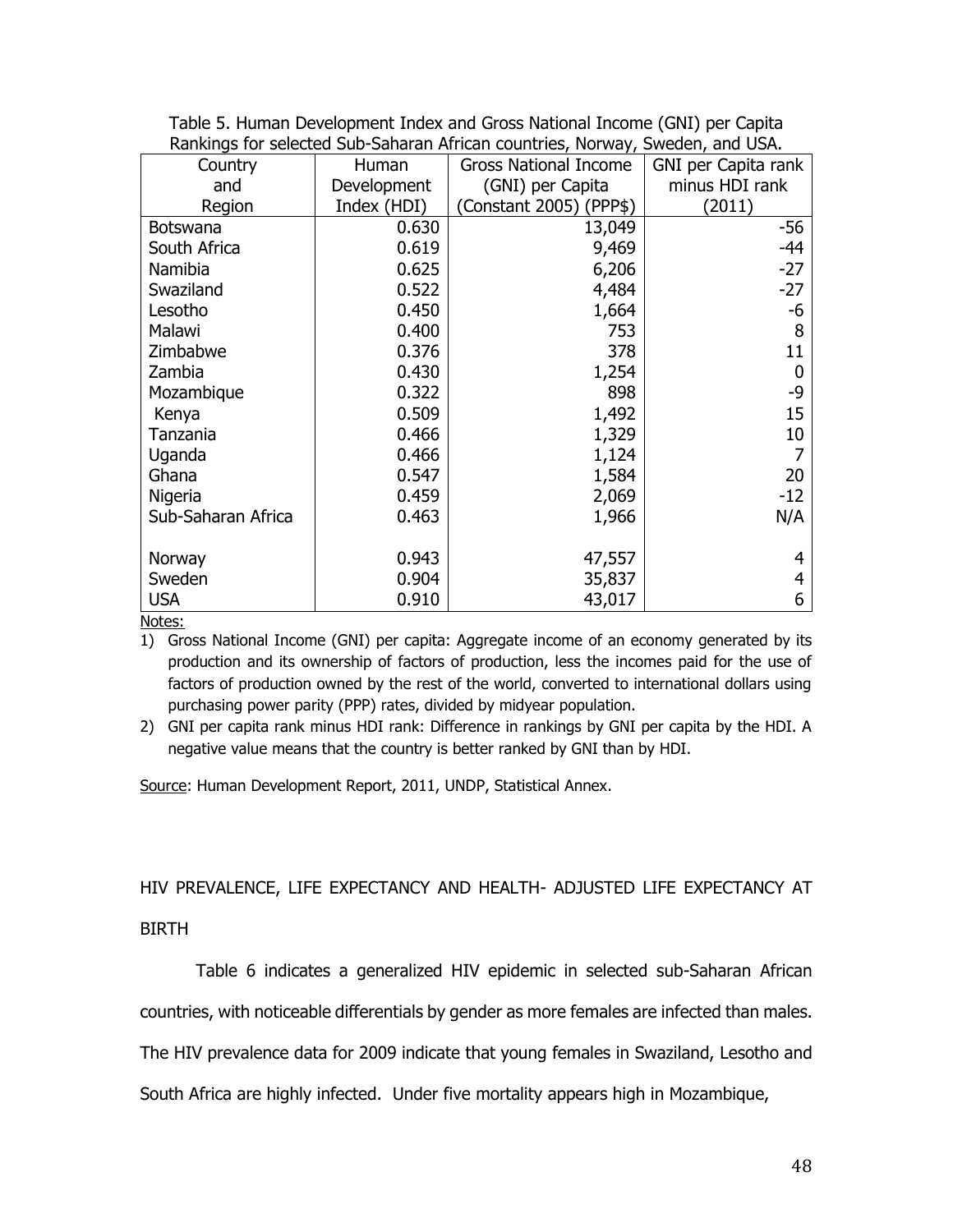|                 |            |            |           |        |        |              | Health       |
|-----------------|------------|------------|-----------|--------|--------|--------------|--------------|
|                 |            |            |           |        |        | Life         | Adjusted     |
|                 | <b>HIV</b> | <b>HIV</b> |           |        |        | Expect-      | Life         |
|                 | Prevalence | Prevalence |           |        |        | ancy at      | Expect-      |
|                 | (Youth 15- | (Youth 15- |           |        |        | <b>Birth</b> | ancy at      |
| Country         | 24)        | 24)        | Mortality | Adult  | Adult  | (Both        | <b>Birth</b> |
| And             | Female     | Male       | < 5       | Female | Male   | Sexes)       | (Years)      |
| Region          | (2009)     | (2009)     | (2009)    | (2009) | (2009) | (2011)       | (2007)       |
| <b>Botswana</b> | 11.8       | 5.2        | 57        | 324    | 372    | 53.2         | 49           |
| South Africa    | 13.6       | 4.5        | 62        | 479    | 521    | 52.8         | 48           |
| Namibia         | 5.8        | 2.3        | 48        | 357    | 540    | 62.5         | 52           |
| Swaziland       | 15.6       | 6.5        | 73        | 560    | 674    | 48.7         | 42           |
| Lesotho         | 14.2       | 5.4        | 84        | 573    | 676    | 48.2         | 40           |
| Zambia          | 8.9        | 4.2        | 141       | 477    | 580    | 49.0         | 40           |
| Malawi          | 6.8        | 3.1        | 110       | 496    | 691    | 54.2         | 44           |
| Zimbabwe        | 6.9        | 3.3        | 90        | 574    | 672    | 51.4         | 39           |
| Mozambique      | 8.6        | 3.1        | 142       | 434    | 557    | 50.2         | 42           |
| Kenya           | 4.1        | 1.8        | 84        | 282    | 358    | 57.1         | 48           |
| Uganda          | 2.9        | 1.2        | 128       | 348    | 539    | 54.1         | 42           |
| Tanzania        | 3.9        | 1.7        | 108       | 311    | 456    | 58.2         | 45           |
| Ghana           | 1.3        | 0.5        | 69        | 253    | 402    | 64.2         | 50           |
| Nigeria         | 2.9        | 1.2        | 138       | 365    | 377    | 51.9         | 42           |
| Sub-Saharan     | N/A        | N/A        | N/A       | N/A    | N/A    | 54.4         | 45           |
| Africa          |            |            |           |        |        |              |              |
|                 |            |            |           |        |        |              |              |
| Norway          | < 0.1      | < 0.1      | 3         | 50     | 83     | 81.1         | 73           |
| Sweden          | < 0.1      | < 0.1      | 3         | 47     | 74     | 81.4         | 74           |
| <b>USA</b>      | 0.2        | 0.3        | 8         | 78     | 134    | 78.5         | 70           |
|                 |            |            |           |        |        |              |              |

Table 6. Youth HIV Prevalence by sex and other Health Indicators for Selected Countries in sub-Saharan Africa, Norway, Sweden, and USA.

Notes:

1) HIV prevalence: Percentage of the population ages 15-24 who are infected with HIV.

2) Health-adjusted life expectancy at birth. Average number of years that a person can expect to live in "full health" taking into account years lived in less than full health due to disease and injury.

Source: Human Development Report, 2011, UNDP, Statistical Annex.

Zambia, Nigeria, and Uganda. Adult mortality is also severe in most of the countries but particularly severe in Swaziland, Lesotho, South Africa and Zambia. Given the heavy mortality experience in the region, life expectancy at birth has plummeted to very low levels, ranging from 48.2 years to 64.2 years between countries within the region in 2011. The average life expectancy for sub-Saharan Africa was 54.4 years in 2011, while Norway, Sweden and the USA had life expectancies of 81.1, 81.4, and 78.5 years, respectively, for

both sexes.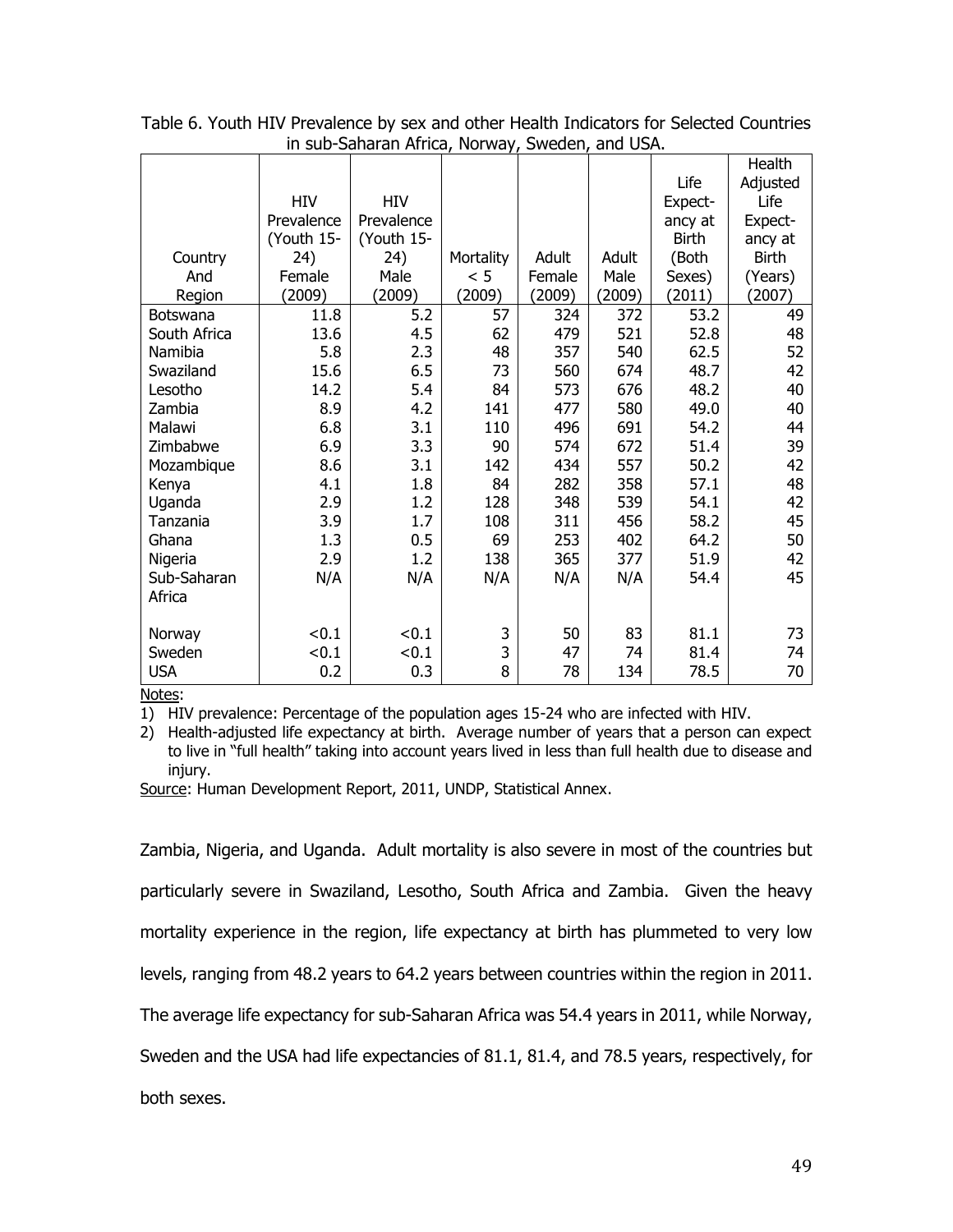The Health-adjusted life expectancy at birth data in the last column of table 6 reveals a very interesting morbidity experience of Africans living in the HIV/AIDS infected region. Taking into account years lived in less than full health due to disease and injury, the values of the health-adjusted life expectancy at birth, show significant reduction in years lived in "full health" in sub-Saharan Africa in 2007. While Africans live on average 45 years in "full health," Norwegians, Swedes and Americans live on average 73, 74, and 70 years, respectively, in "full health," respectively.

Table 7 indicates that AIDS has negatively and significantly impacted life expectancy at birth in the selected African countries. According to the US Census Bureau calculations, using the "with AIDS" and "without AIDS" scenarios, it is evident that AIDS has wiped away between 10 to 20 years in life expectancy since its inception through 2008 for both sexes. Among the selected countries, Namibia, South Africa, Zambia and Mozambique have high percentage of adults living with HIV/AIDS. In absolute numbers, however, South Africa, and Nigeria have large numbers of their populations living with HIV/AIDS.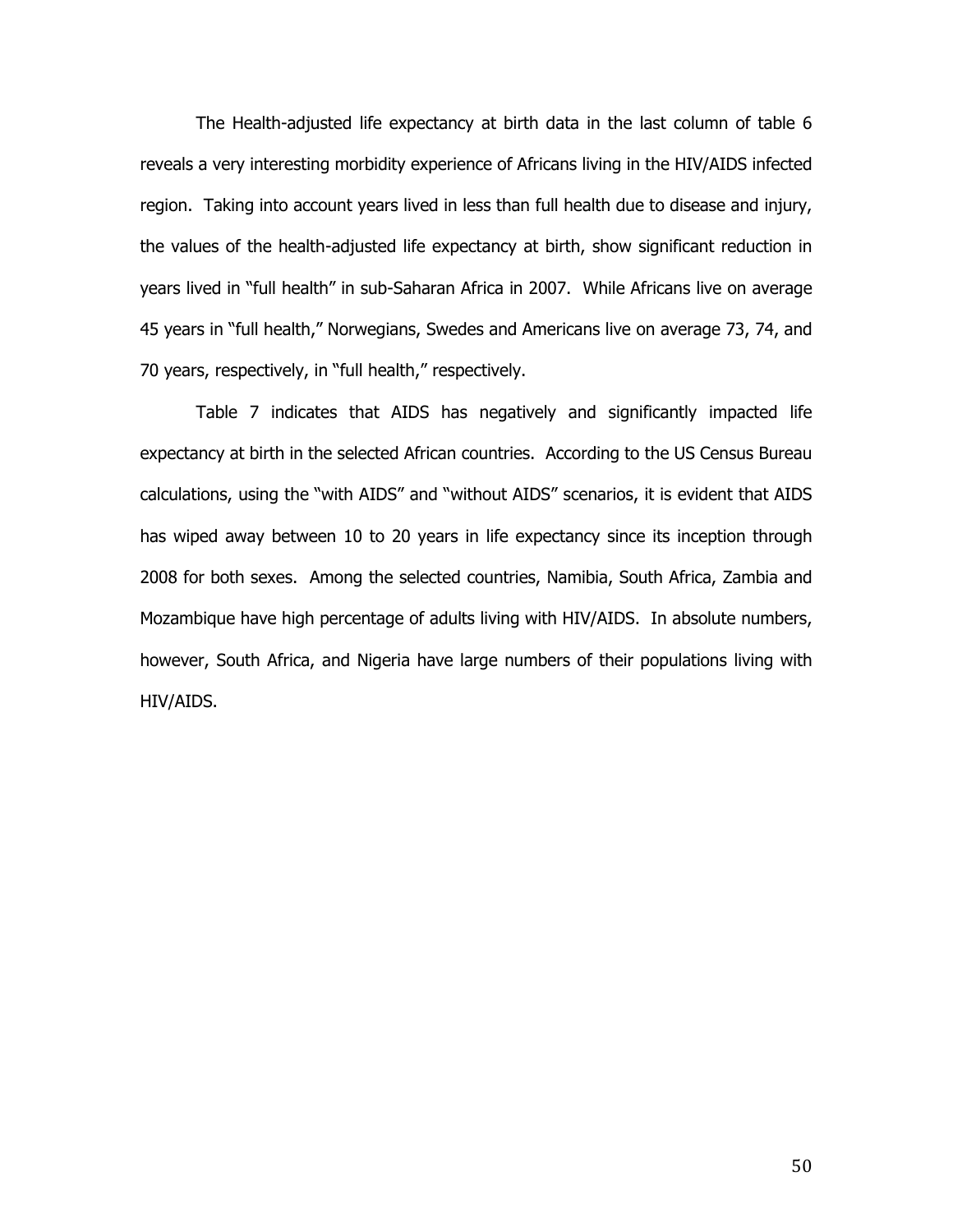|              |                  |       |                     | <b>Estimates of Adults</b> |
|--------------|------------------|-------|---------------------|----------------------------|
|              | <b>With AIDS</b> |       | <b>Without AIDS</b> | living with                |
| Country      | 2008             |       | 2008                | <b>HIV/AIDS</b>            |
| Namibia      | <b>Total</b>     | 49.89 | 71.22               | 19.17                      |
|              | Male             | 50.39 | 68.99               |                            |
|              | Female           | 49.38 | 73.52               |                            |
| Mozambique   | Total            | 41.04 | 55.33               | 15.0                       |
|              | Male             | 41.62 | 54.39               |                            |
|              | Female           | 40.44 | 56.30               |                            |
| Tanzania     | <b>Total</b>     | 51.45 | 58.49               | 6.41                       |
|              | Male             | 50.06 | 56.26               |                            |
|              | Female           | 52.88 | 60.78               |                            |
| South Africa | <b>Total</b>     | 49.0  | 71.00               | 17.8                       |
|              | Male             | 50.0  | 69.00               |                            |
|              | Female           | 48.0  | 74.00               |                            |
| Uganda       | Total            | 52.34 | 60.35               | 7.19                       |
|              | Male             | 51.31 | 58.42               |                            |
|              | Female           | 53.40 | 62.33               |                            |
| Zambia       | Total            | 38.59 | 53.06               | 17.07                      |
|              | Male             | 38.49 | 51.37               |                            |
|              | Female           | 38.70 | 54.80               |                            |
| Nigeria      | <b>Total</b>     | 46.53 | 49.94               | 4.0                        |
|              | Male             | 45.78 | 48.71               |                            |
|              | Female           | 47.32 | 51.24               |                            |
| Kenya        | <b>Total</b>     | 56.64 | 64.49               | 5.61                       |
|              | Male             | 56.42 | 63.39               |                            |
|              | Female           | 56.87 | 65.62               |                            |

| Table 7. Estimates of life expectancy at birth, with- or without-AIDS, by total population |  |
|--------------------------------------------------------------------------------------------|--|
| and sex for selected countries in sub-Saharan Africa.                                      |  |

Notes:

AIDS series shows an estimate of life expectancy at birth in the country, including AIDS mortality. The "without AIDS scenario" reflects a hypothetical population if the country had never been affected by the AIDS pandemic.

Source: US Census Bureau, International Database.

An examination of Table 8 shows the trend in the levels of life expectancy at birth for the selected countries in Africa, starting from the year 1970 and projected to 2025. A

noticeable observation in the table is the reduced level of life expectancy at birth by 2005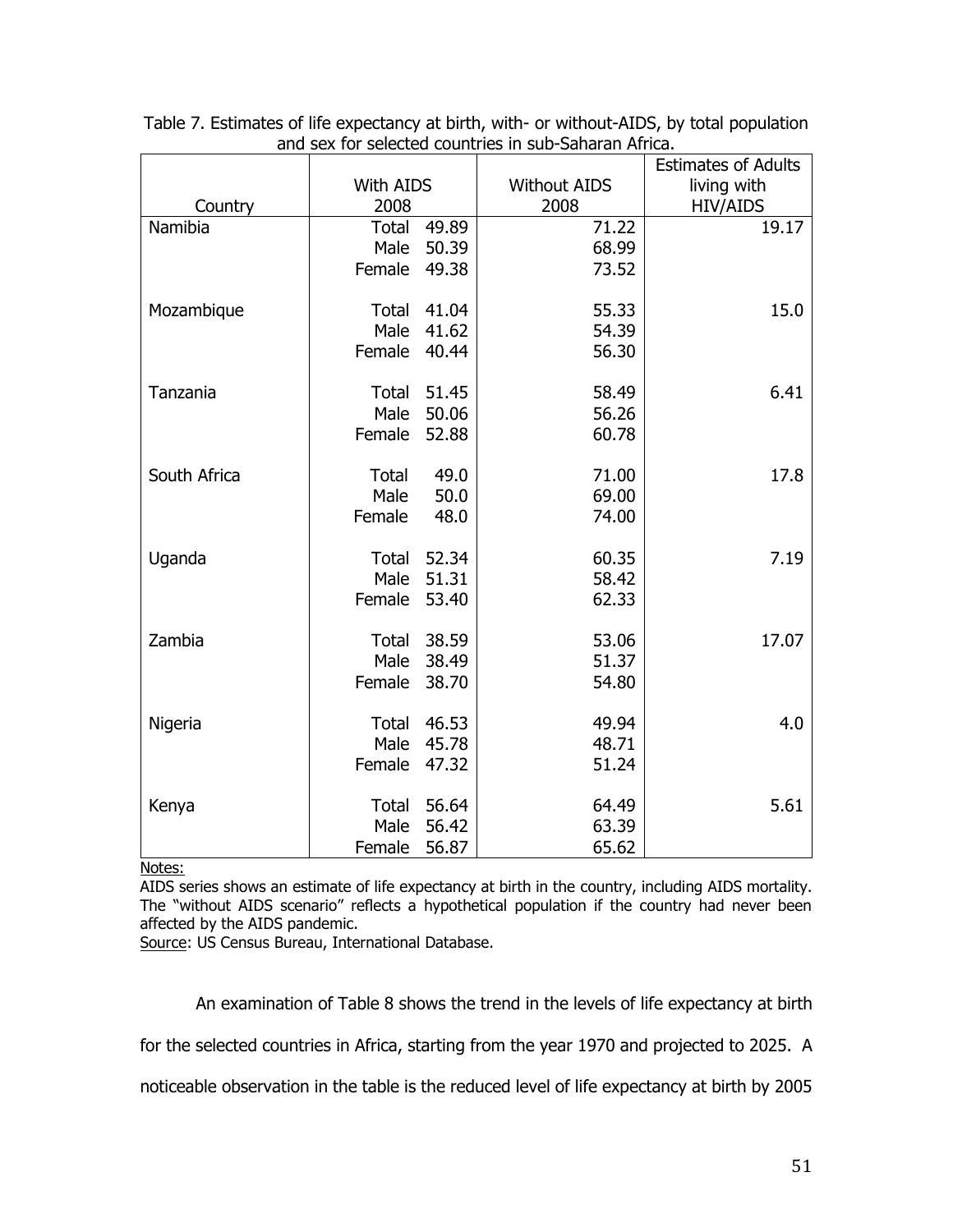and the possible slow recovery of this indicator through 2015 to 2025 based on the US

Census Bureau projections.

| Country and Region      |      |      |      |      |      |      |
|-------------------------|------|------|------|------|------|------|
|                         | 1970 | 1980 | 1995 | 2005 | 2015 | 2025 |
| <b>Botswana</b>         | N/A  | 61   | 64   | 55   | 54   | 56   |
| South Africa            | N/A  | N/A  | 64   | 49   | 50   | 53   |
| Namibia                 | N/A  | 57   | 62   | 48   | 52   | 51   |
| Swaziland               | N/A  | 55   | 65   | 47   | 51   | 55   |
| Lesotho                 | N/A  | 57   | 61   | 44   | 53   | 53   |
| Zambia                  | N/A  | 51   | 43   | 47   | 52   | 55   |
| Malawi                  | N/A  | 43   | 48   | 46   | 54   | 57   |
| Zimbabwe                | N/A  | N/A  | 46   | 40   | 57   | 59   |
| Mozambique              | N/A  | 40   | 47   | 49   | 53   | 57   |
| Kenya                   | N/A  | 59   | 56   | 55   | 64   | 67   |
| Uganda                  | 47   | 44   | 45   | 50   | 55   | 59   |
| Tanzania                | N/A  | 47   | 49   | 55   | 62   | 66   |
| Ghana                   | 53   | 53   | 58   | 62   | 66   | 70   |
| Nigeria                 | 44   | 45   | 45   | 49   | 53   | 57   |
| Eastern Africa (Total)  | N/A  | 47   | 49   | 53   | 59   | 63   |
| Southern Africa (Total) | N/A  | 58   | 64   | 49   | 50   | 53   |
| Western Africa (Total)  | N/A  | 45   | 47   | 51   | 56   | 60   |

Table 8. Distribution of Life Expectancy at birth for Selected Countries and by Region in sub-Saharan Africa, 1970-2025.

Source: US Census Bureau - International Programs, Demographic Overview - Regional Summary.

Table 9 shows the distribution of median age of the population, the dependency ratio and public expenditure on education and health as a percentage of the Gross Domestic Product (GDP). Based on the median age data, it is evident that these populations are very young and the dependency ratio values show increasing burden of dependency in places like Uganda (103.5%), Zambia (98.4%), Malawi (96.0%), Tanzania (92.2%), and Mozambique (89.5%). Interestingly, these are the countries with less than stellar GDP per capita incomes which have experienced greater erosion in living standards in recent past as the HIV/AIDS epidemic accentuated the dependency and orphan hood situation brought about by the premature deaths of adults in these societies. Public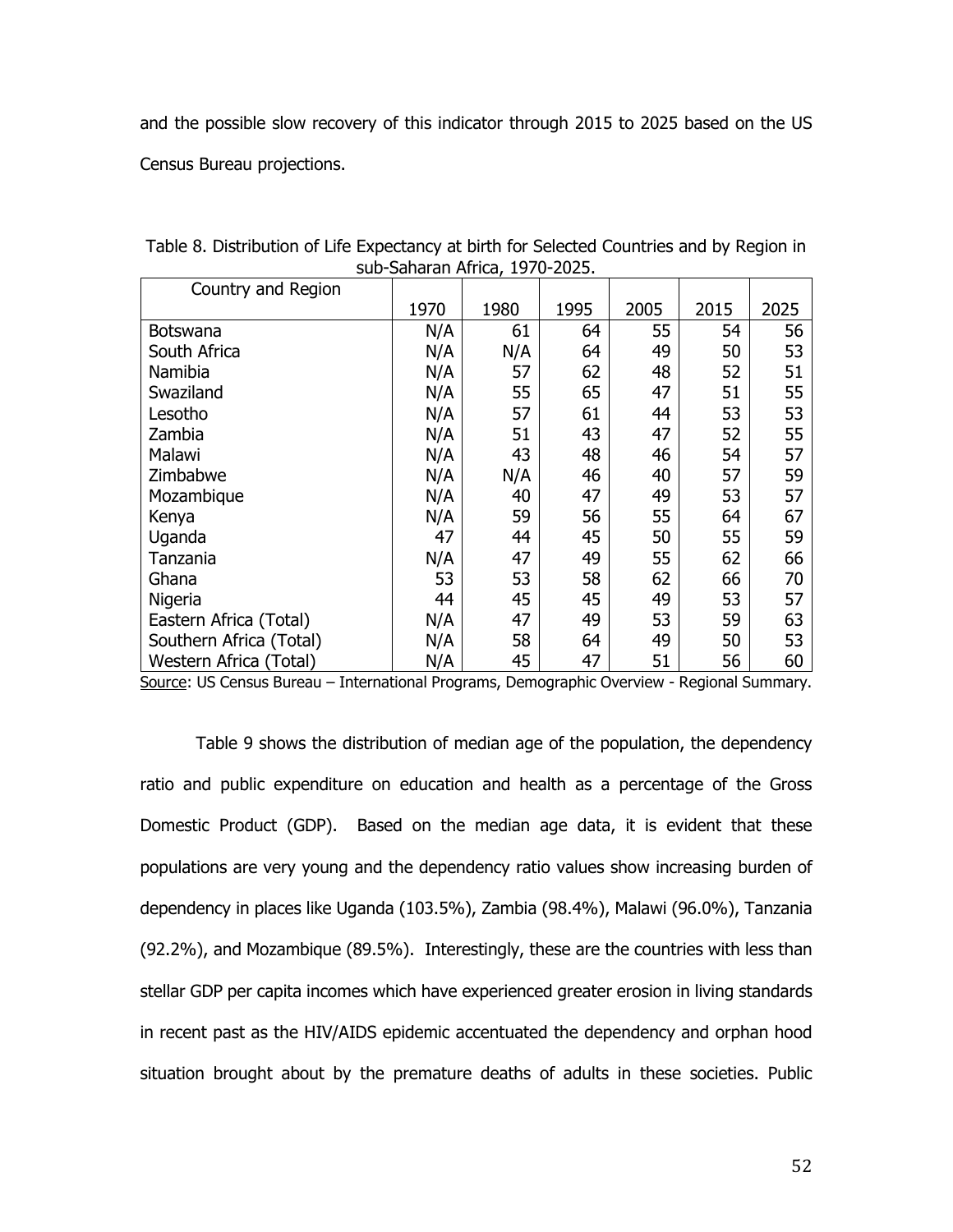expenditures an education and health during the period 2006-2009 show that the selected African countries spent on the average 6.2 to 6.4 percent of their GDP on these items. It was only Botswana, South Africa, Lesotho, and Uganda that spent well over 8% of the GDP on health and education respectively.

| Selected Countries in sub-Sanaran Africa, Norway, Sweden and USA. |        |            |                |                 |             |  |
|-------------------------------------------------------------------|--------|------------|----------------|-----------------|-------------|--|
|                                                                   |        |            |                | Public          | Total       |  |
| Country                                                           | Median | Dependency | <b>GDP Per</b> | expenditure     | expenditure |  |
| And                                                               | Age    | Ratio (%)  | Capita         | on education    | on health   |  |
| Region                                                            | (2010) | (2011)     | (PPP\$)        | $(2006 - 2009)$ | (2006-2009) |  |
| <b>Botswana</b>                                                   | 22.9   | 57.2       | 13,384         | 10.3            | 10.3        |  |
| South Africa                                                      | 24.9   | 53.0       | 10,278         | 8.5             | 8.5         |  |
| Namibia                                                           | 21.2   | 65.9       | 6,410          | 5.9             | 5.9         |  |
| Swaziland                                                         | 19.5   | 70.5       | 4,998          | 6.3             | 6.3         |  |
| Lesotho                                                           | 20.3   | 70.3       | 1,468          | 8.2             | 8.2         |  |
| Zambia                                                            | 16.7   | 98.4       | 1,430          | 4.8             | 4.8         |  |
| Malawi                                                            | 16.9   | 96.0       | 794            | 6.2             | 6.2         |  |
| Zimbabwe                                                          | 19.3   | 73.6       | N/A            | N/A             | N/A         |  |
| Mozambique                                                        | 17.8   | 89.5       | 885            | 5.7             | 5.7         |  |
| Kenya                                                             | 18.5   | 82.1       | 1,573          | 4.3             | 4.3         |  |
| Uganda                                                            | 15.7   | 103.5      | 1,217          | 8.2             | 8.2         |  |
| Tanzania                                                          | 17.5   | 92.2       | 1,362          | 5.1             | 5.1         |  |
| Ghana                                                             | 20.5   | 73.3       | 1,552          | 6.9             | 6.9         |  |
| Nigeria                                                           | 18.5   | 86.1       | 2,203          | 5.8             | 5.8         |  |
| Sub-Saharan                                                       | 18.6   | 83.5       | 2,181          | 6.4             | 6.2         |  |
| Africa                                                            |        |            |                |                 |             |  |
|                                                                   |        |            |                |                 |             |  |
| Norway                                                            | 38.7   | 50.7       | 56,214         | 9.7             | 9.7         |  |
| Sweden                                                            | 40.7   | 54.2       | 37,377         | 9.9             | 9.9         |  |
| <b>USA</b>                                                        | 36.9   | 50.1       | 45,989         | 16.2            | 16.2        |  |

Table 9. Distribution of Median Age, Dependency Ratio and Economic Indicators for Selected Countries in sub-Saharan Africa, Norway, Sweden and USA.

Source: Human Development Report, 2011, UNDP, Statistical Annex

# DISCUSSION AND CONCLUSION

 The critical challenge this paper addresses is Africa's ability to address the HIV/AIDS epidemic in the face of identified human development and gender inequalities as well as pervasive poverty including the disease burden exacerbated by the HIV/AIDS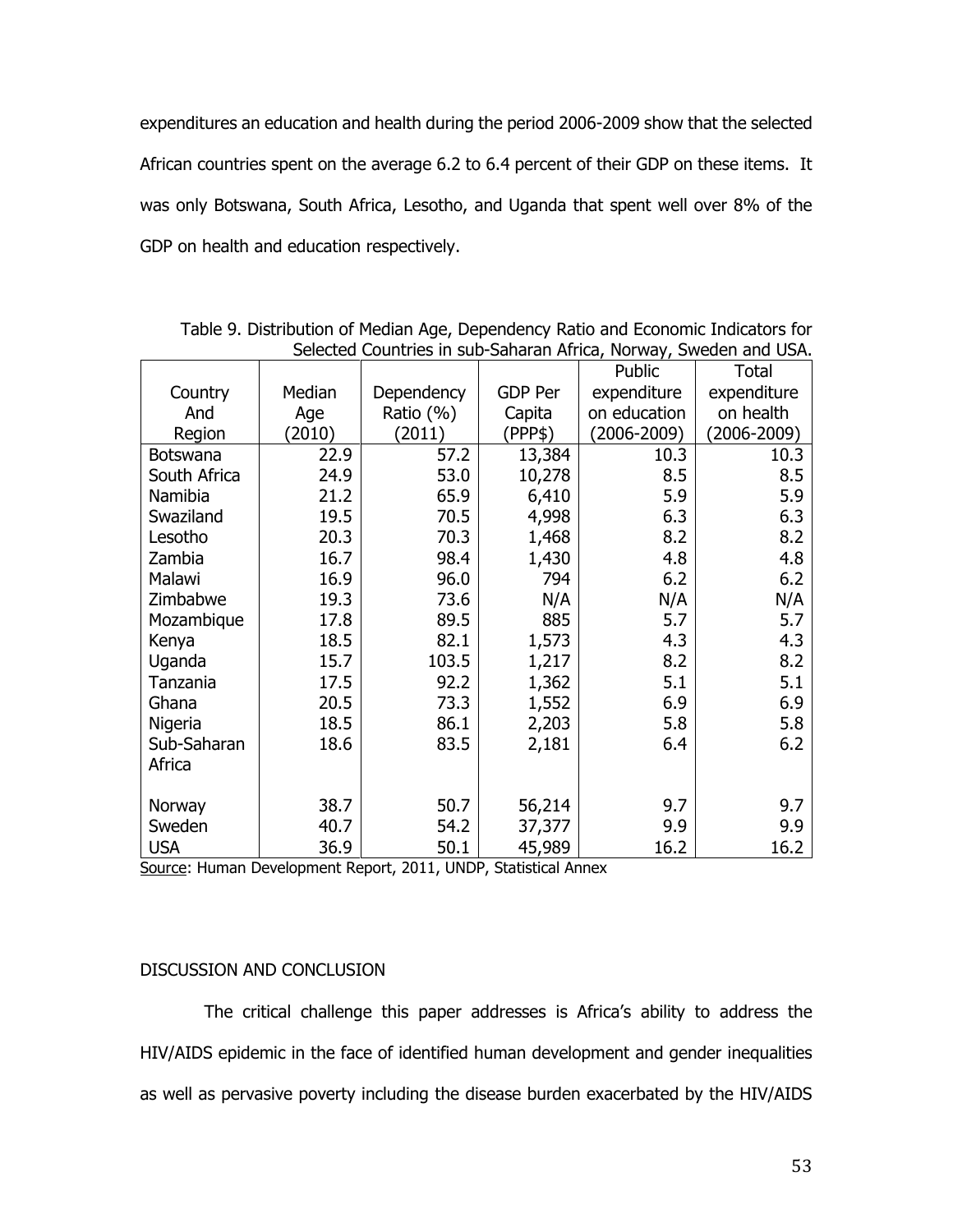epidemic in sub-Saharan Africa. Using secondary data from the UNDP Development Report and the US Census Bureau, a descriptive analysis examining the nature of human development, gender inequality, multi-dimensional poverty and the HIV /AIDS conditions in sub-Saharan Africa in 2011 is presented. Given the centrality of inequality in the study, it was possible to factor in the role and impact of the identified structural inequalities of limited access to employment, education, affordable healthcare, and gender, as the Atkinson index calculations indicate. The level of human development is comparatively low in sub-Saharan Africa and given the pervasive inequality in terms of peoples' lack of access to employment, education, and affordable healthcare, it is expected that the computed HDI values are only indices of potential human development that could be achieved if there was no inequality. Under perfect equality however, the computed IHDI should be equal to the HDI, but they all fall below the HDI when inequality rises. Indeed, the IHDI is the actual level of human development in the face of inequality. The magnitude of overall loss in potential human development due to limited access to employment, education and affordable healthcare are substantial in sub-Saharan Africa. This loss has serious implications in terms of the ability of the sub-region to attain its full human development potential in the backdrop of the HIV/AIDS epidemic.

Given the high HIV prevalence, heavy mortality experience and plummeting life expectance at birth in the sub-region, it is evident that the HIV/AIDS epidemic has exacerbated an already fragile socio-economic and disease environment in which Africans have been forced to live in the last 30 years. When inequality adjustments are made for life expectancy at birth, the average loss in life expectancy, partly accentuated by the HIV/AIDS epidemic, stood at 39.0% in sub-Saharan Africa in 2011. On the contrary, the losses for Norway, Sweden, and the USA were small in comparison.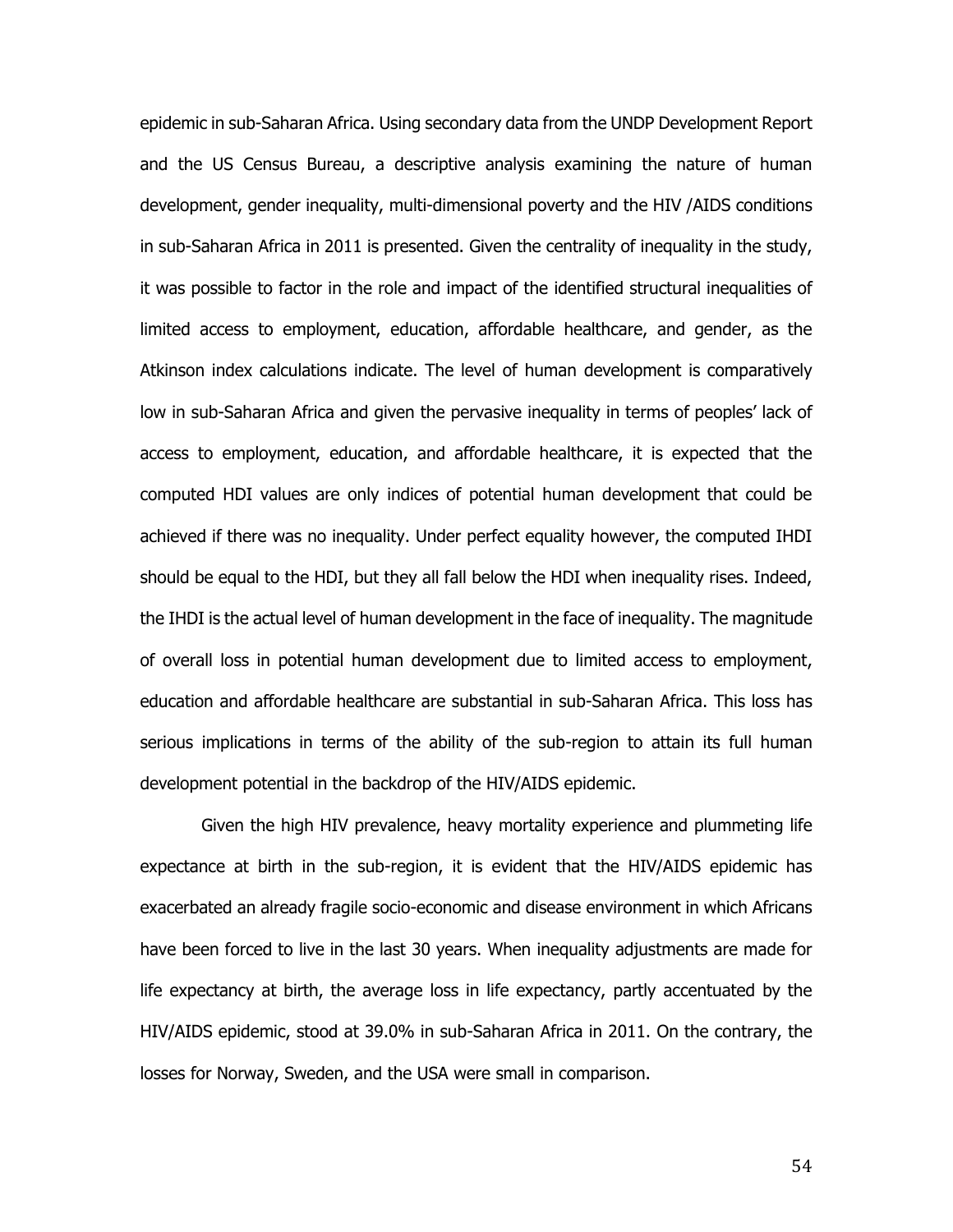Moreover, the Health-adjusted life expectancy at birth data indicate a troubling morbidity experience of Africans living in the HIV/AIDS infected region. Taking into account years lived in less than full health due to disease and injury, Africans lived on average 45 years in "full health," while Norwegians, Swedes and Americans lived on average 73, 74, and 70 years in "full health," respectively, in 2007. These findings have serious implications for the continuing ability of Africans to create an enabling environment to develop their full potential to lead productive and creative lives (UNDP 1990).

The impact of the disease has been severe and catastrophic given the lives lost, the burden of disease, the creation of a huge orphan hood problem, and the disruption of family life. Notably, the epidemic has compromised some key dimensions of human development and peoples' basic freedoms from extreme poverty and hunger, obtaining quality education, having a productive and decent employment, as well as living a long and healthy life. Moreover, poverty is pervasive and deepening with the HIV/AIDS epidemic driving many households deeper into poverty.

The Gender Inequality Index measures inequality in achievement between men and women in reproductive health, empowerment and the labor market. The disadvantages facing women and girls are a major source of inequality. Women and girls are discriminated against in health, education, the labor market, ownership of land, access to property, and inheritance with negative and sometimes devastating consequences for their freedoms. It appears the African countries with low human development indices tend to experience high inequality between women and men, while developed countries with high human development indicators are characterized by lower gender inequality. In particular, gender inequality still exists as a major barrier to education among older girls and makes education elusive for some children. Indeed, gender equality and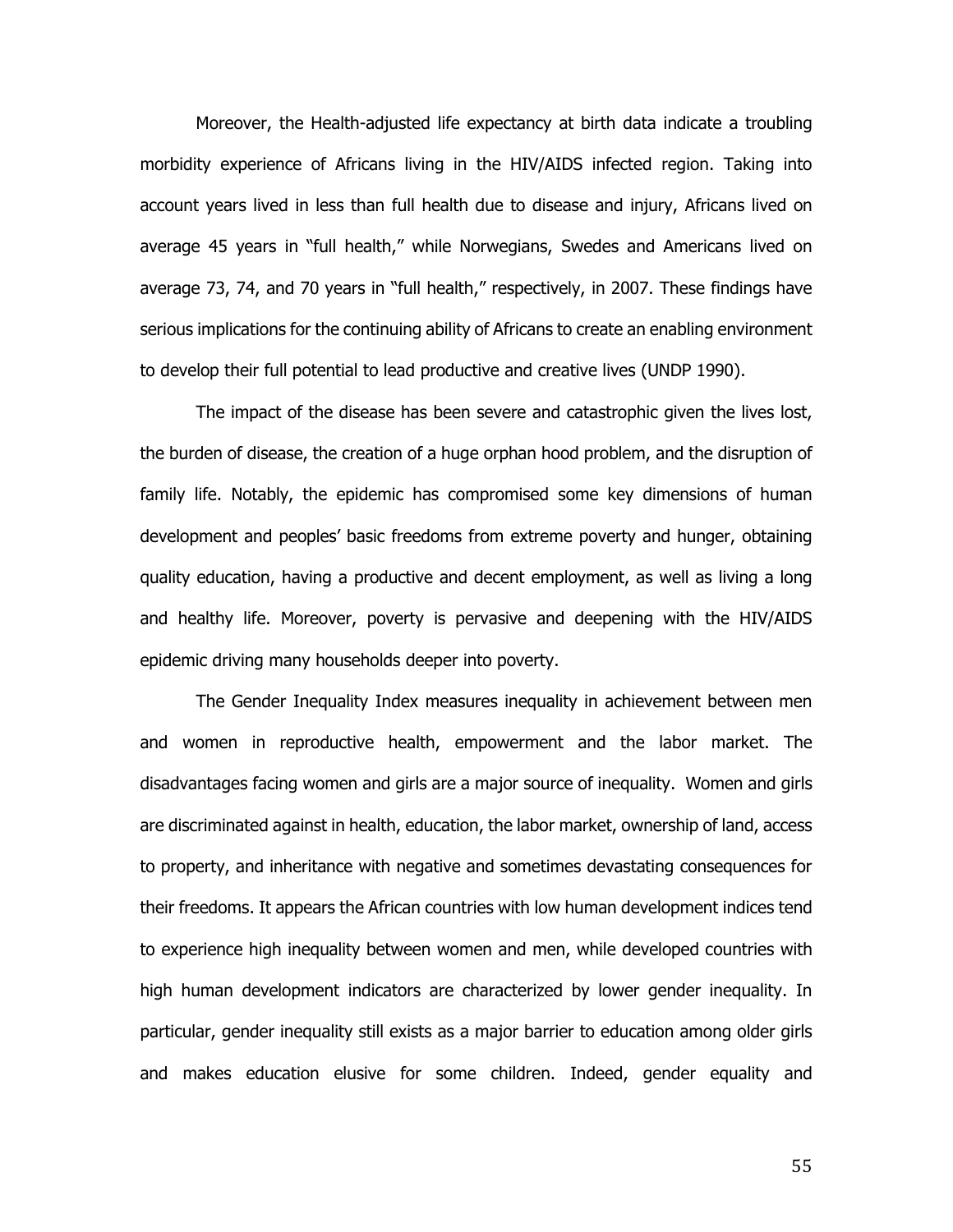empowerment of women are preconditions for overcoming poverty, hunger and disease. Moreover, the ability of Africans attaining their full human development potential may be difficult because of lingering African patriarchal cultures that lead to the feminization of poverty and the HIV/AIDS epidemic simultaneously.

Linking the findings of the study to issues identified in the conceptual framework, it is apparent that issues of human development and gender inequalities as multidimensional obstacles, have the potential to impact the ability of countries in the subregion to control the spread of HIV/AIDS. With respect to the question of income distribution and poverty in the region, there are issues of inequality in the distribution of incomes especially when viewed against the back-drop of the prevalent low levels of human development.

The findings that Gross National Income (GNI) per capita rankings are lower than Human Development Index (HDI) rankings raise policy issues of national significance. The expectation that countries with higher average incomes have higher average life expectancies, higher educational attainment, and school enrollment and consequently higher human development outcomes is based on the assumption that HDI rankings should closely be associated with GNI rankings. There is evidence to demonstrate that there are negative and substantial gaps indicating that HDI ranking is lower than income (GNI) ranking in a number of countries in the sub-region. Examination of the Multidimensional Poverty Index along with the income distribution measures indicate a highly skewed income distribution and a significant deprivation in the provision of basic facilities such as clean water, improved sanitation and use of modern fuels in the subregion. It is also noted in the study that public expenditures on health and education are relatively low in most of the countries. The implication of this is that a lot of external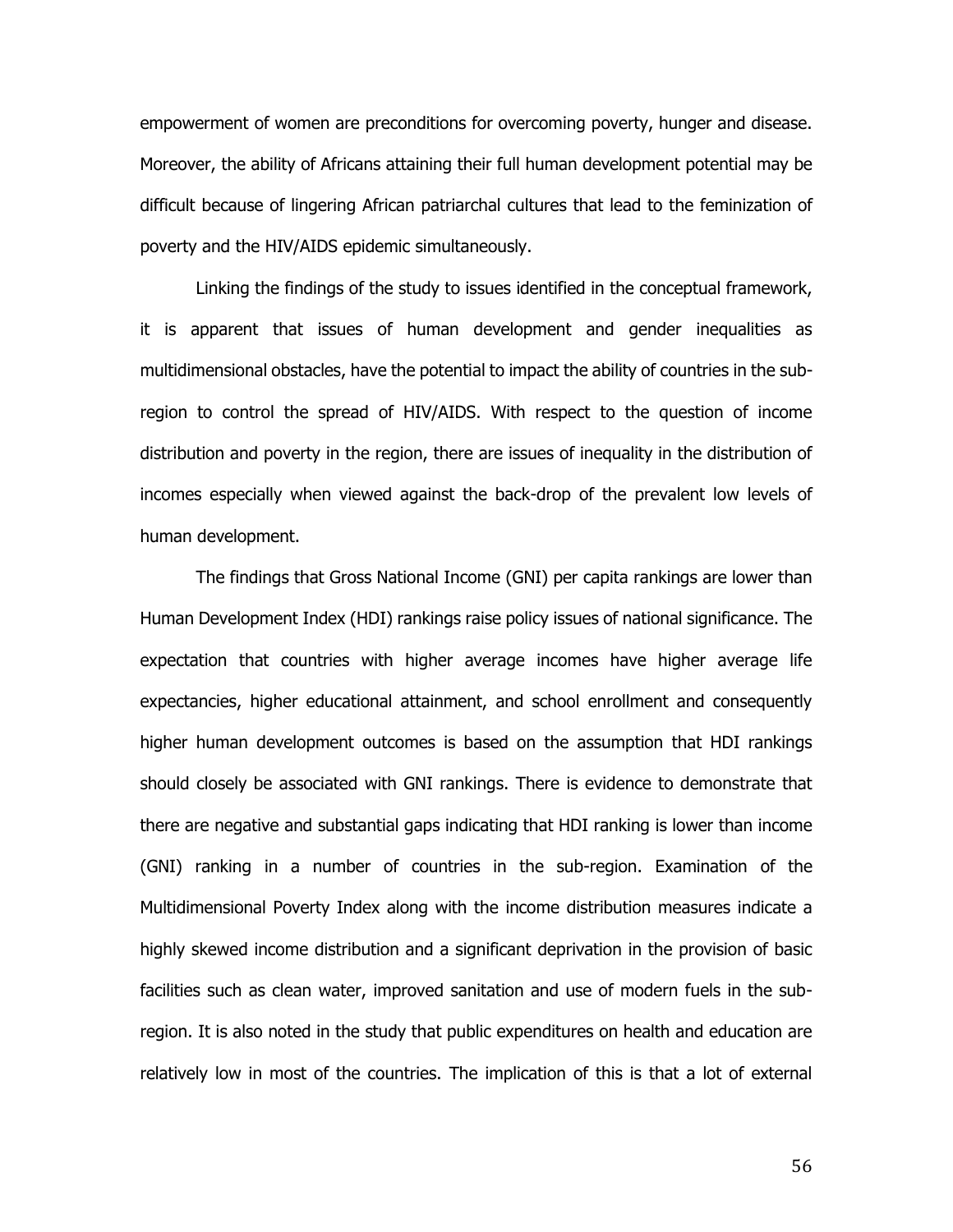financial assistance may be needed to meet future health and education expenditures in these societies.

There are other policy issues arising from this study. One critical issue for Africans in the region is how to address the problem of the very low level of human development. It is evident from the analysis that the structural inequalities in access to employment, education and affordable healthcare are critical in the continued fight to uplift the quality of life of people in the region. The other policy issue of significance is the role of women in the African society. Efforts to minimize the negative impacts of patriarchal cultural norms prevalent in some societies will accelerate the pace of human development and position the region for a holistic approach in the fight against HIV/AIDS and other infectious diseases plaguing the region. The findings that GNI per capita rankings are lower than HDI rankings raise serious national policy choices for African governments. How does one explain the divergence between the relatively high GNI per capita levels in Botswana, South Africa, Namibia, Swaziland, and Nigeria and the low HDI levels for those countries? This makes a case for policy change pointing to a potential for redirecting resources to human development initiatives in these countries focusing on expanding the range of choices for Africans to develop their full potential to lead productive and creative lives (UNDP 1990)

 The fact that some countries with substantial national incomes have large segments of their populations living in abject poverty, with high intensity of deprivation of basic facilities of clean water, improved sanitation and use of modern fuels, is very challenging. The fact that some mineral-rich countries in Africa would tolerate a situation where over 60 percent of their populations live below the international poverty line of PPP\$1.25 a day is unconscionable, and calls for a serious policy overhaul and governance philosophy.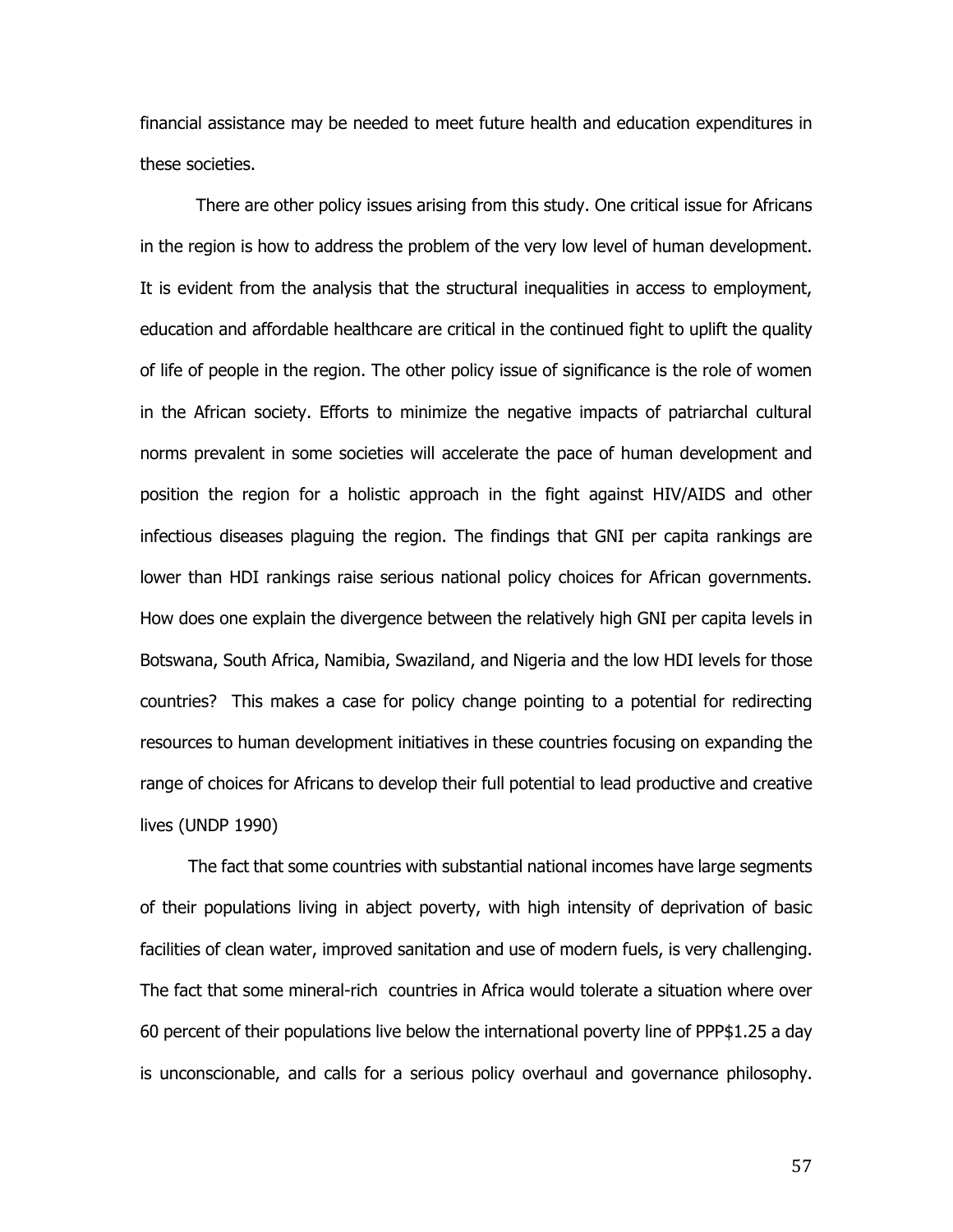There is empirical evidence to demonstrate that the low human development values and ranks for African countries is a direct result of the observed structural inequalities. When these human development values are "discounted" in the three basic dimensions of human development, namely; limited access to employment, education, and affordable healthcare, they trigger substantial losses in human development. Apparently, in the face of inequality, the actual level of human development has remained fragile and well below the potential human development capability in sub-Saharan Africa. Hence, governments in the region need to re-organize their governing philosophies and strategies to take into account measures to achieve better human development outcomes with the resources at their disposal. In the absence of strategies to ameliorate human development and gender inequalities as well as overall poverty, sub-Saharan African countries will face serious challenges confronting the HIV/AIDS epidemic in the years ahead.

There are some limitations to this study. The secondary data available do not allow for a more in-depth analysis of using inferential statistics to rigorously examine the postulated relationships in the conceptual framework. Moreover, the use of a crosssectional descriptive statistics presents some unique challenges in establishing causality. Future research may attempt to use a longitudinal data set, if available, to study the trends in the relationship between human development and HIV/AIDS in sub-Saharan Africa.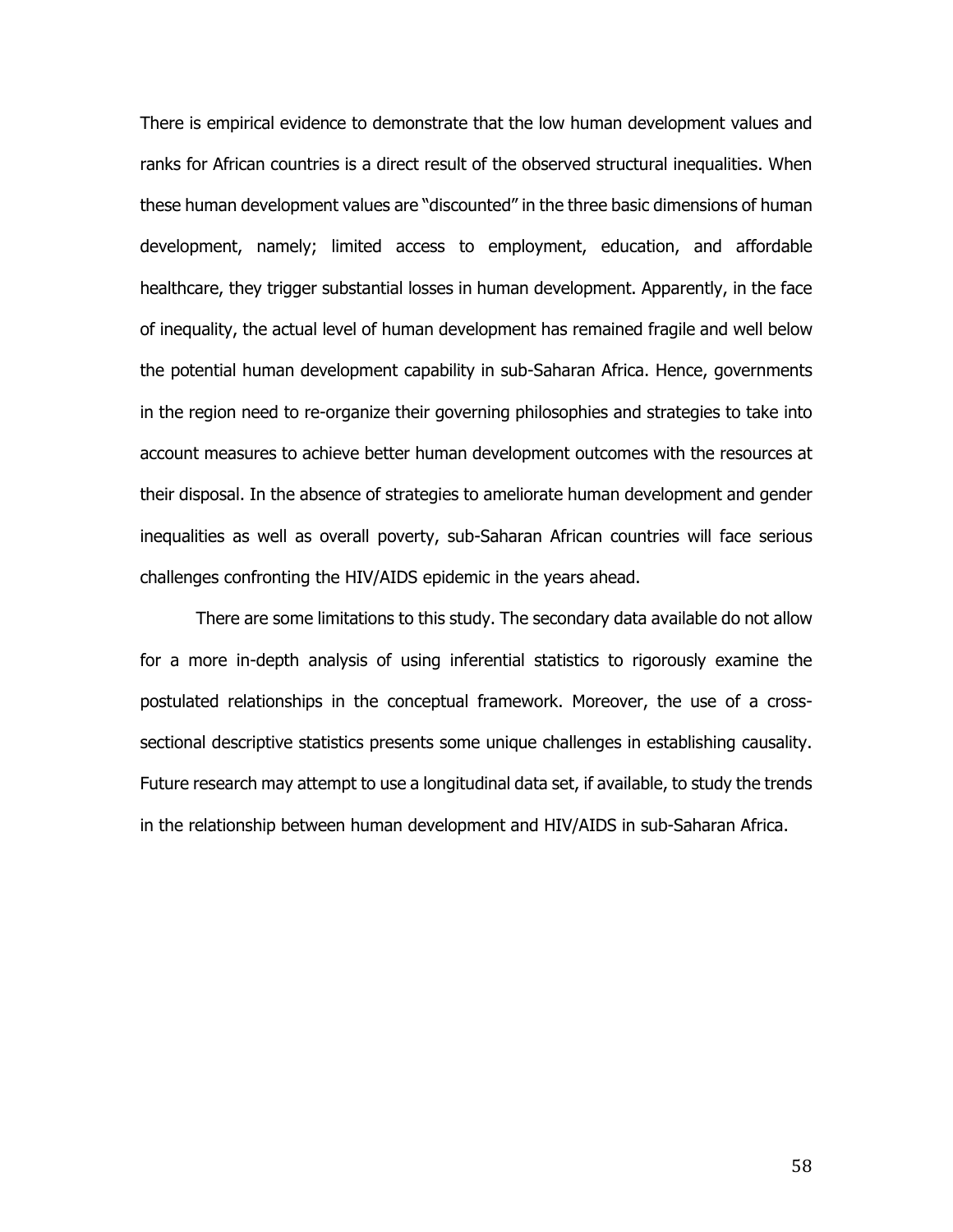REFERENCES

- Greener, R. 2002. "AIDS and macroeconomic impact." In S. Forsyth (ed.), State of the Art: AIDS and Economics. International AIDS Economics Network, pp. 49-55.
- United Nations Development Programme (UNDP). 1990. Human Development Report 1990. New York: Oxford University Press. Retrieved January 15, 2016 (http://hdr.undp.org/sites/default/files/reports/219/hdr\_1990\_en\_complete\_nost ats.pdf).
- . 1996. *UNDP Human Development Report, 1996*. New York: Oxford University Press. Retrieved January 15, 2016 http://hdr.undp.org/sites/default/files/reports/257/hdr\_1996\_en\_complete\_nosta

ts.pdf).

\_\_\_\_\_. 2002. "The impact of HIV/AIDS on Human Resources in the Malawi Public Sector." (February 2002). Retrieved January 15, 2016

(www.undp.org/content/undp/en/home/librarypage/hiv-aids/the-impact-of-hivaids-on-human-resources-in-the-malawi-public-sector.html).

\_\_\_\_\_. 2010. UNDP Human Development Report 2010: The Real Wealth of Nations: Pathways to Human Development. New York: United Nations Development Programme. Retrieved January 15, 2016

(http://hdr.undp.org/sites/default/files/reports/270/hdr\_2010\_en\_complete\_repri nt.pdf).

\_\_\_\_\_. 2011. UNDP Human Development Report 2011: Sustainability and Equity: A Better Future for All. New York: United Nations Development Programme. Retrieved January 15, 2016

(http://hdr.undp.org/sites/default/files/reports/271/hdr\_2011\_en\_complete.pdf)/